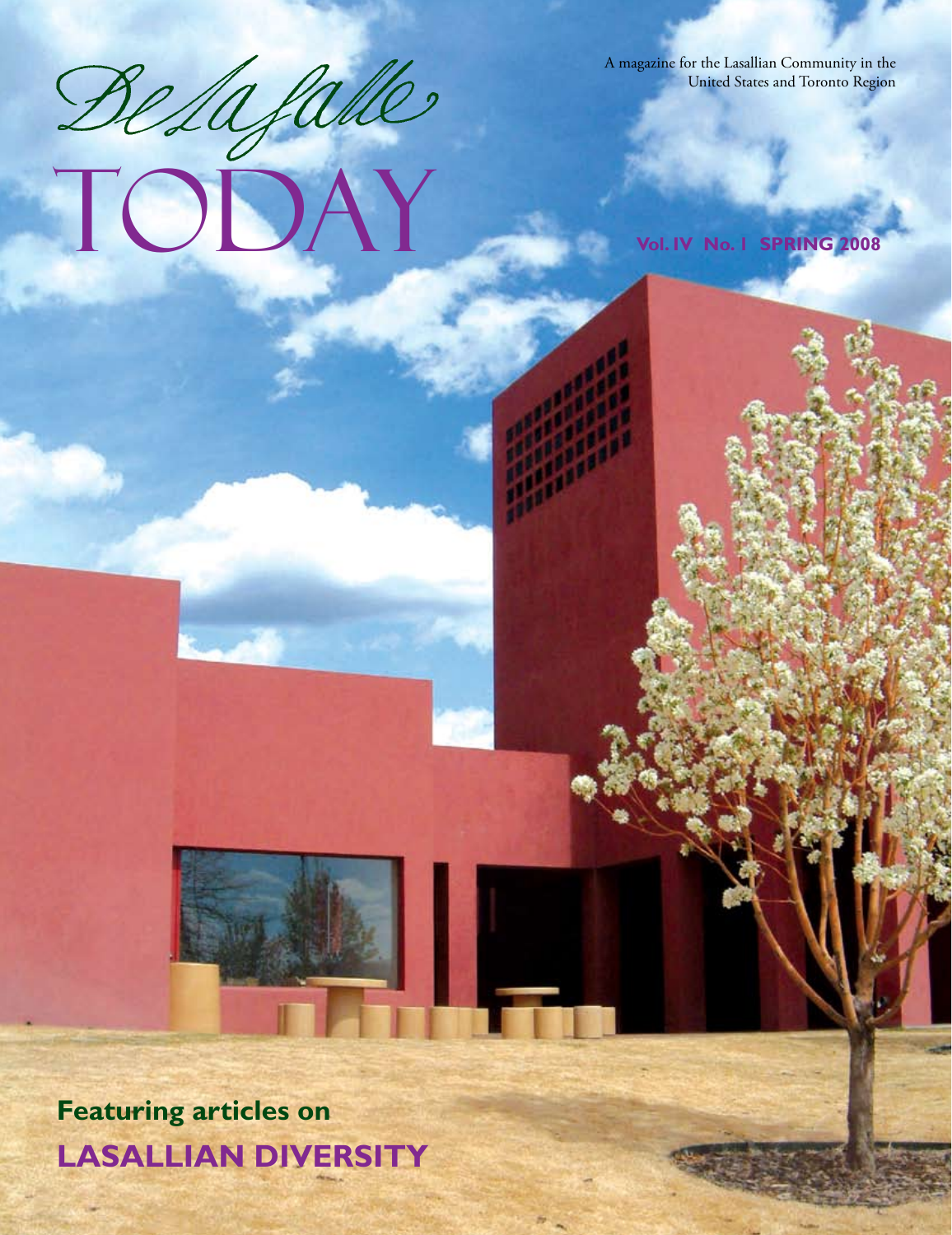### *Defafalle* TODAY

#### Vol. IV, No. 1 Spring 2008

- **1 Regional News**
- **4 The Culture of Inclusivity Makes Diversity a Reality** *By Julie Carroll*
- **6 Bowling Alone or Learning Together** *By Richard Gray*
- **8 Lasallian Charism and the Mission** *By Brother Robert Schieler, FSC*
- **10 Literacy: The Lasallian Context** *By Brother Frederick Mueller, FSC*
- **12 Coming to Terms with Lasallian Identities** *By Brother Brendan Kneale, FSC*
- **14 Educating Together in Catholic Schools** *By The Congregation for Catholic Education, Vatican*
- **16 Lasallian Education for Religious Diversity** *By Brother Jeffrey Gros, FSC*
- **17 2007 Distinguished Lasallian Educators** *Compiled and edited by Celine A. Quinio*
- **19 Jubilarians**
- **20 In Memoriam**
- **20 Calendar of Events**

About the cover: *The College of Santa Fe in New Mexico. Opened in 1859 as the College of the Christian Brothers of New Mexico. In 1874, the college received its collegiate charter from the Territory of New Mexico and the name was changed to St. Michael's College. In 1966, the name College of Santa Fe was adopted.*

*The College of Santa Fe is committed to educating the "whole student." Its core curriculum includes interdisciplinary team-taught courses that explore complex subjects in the humanities, creative expression, social and natural sciences.*

*De La Salle Today* is published three times a year by the Christian Brothers Conference, 3025 Fourth Street, NE, Suite 300, Washington, D.C. 20017, 202.529.0047.

> Celine A. Quinio, *Editor & Designer* Brother Robert Schieler , FSC, *Editorial Advisor*

Brother Gerard Frendreis, FSC, and Regina Piazza *Technical Editors*

Regina Piazza, *Circulation*

#### Dear Lasallian Reader,

In his address at the Lasallian European Congress in Strasbourg, March 1994, Brother John Johnston, then Superior General of the Brothers of the Christian Schools, reminds Lasallians about the Church's defense of the right of people to identify with their cultural heritage and it's condemnation of discrimination and other forms of social injustice against ethnic and religious groups while respecting the common good. Similarly, the Church teaches us that, as God's children, we are all brothers and sisters. In this light, our Lasallian heritage values and celebrates diversity. Students learn to discover their own cultural roots, establish a sense of belonging, and become more aware of the riches of other cultures. They are taught to recognize and confront prejudices they might have towards other racial, ethnic, or religious groups. They are encouraged to commit themselves to struggling with and for all those who suffer discrimination.

Our diverse community of students, teachers, alumni, parents and volunteers differ in race, ethnicity, nationality, gender, socioeconomic status, age, intellectual and physical ability and spiritual belief. This diversity provides a rich opportunity for a true Christian and human education.

This issue features three articles on diversity in Lasallian schools. In "The Culture of Inclusivity,...," Brother Michael Collins talks about how DeLaSalle High School, Minneapolis, retains students from diverse backgrounds once a student has been recruited. In "Bowling Alone or Learning Together?" Mr. Richard Gray tells us about his experience in measuring the degree to which students embrace diversity at La Salle High School in Pasadena, California. In "Lasallian Education for Religious Diversity," Brother Jeffrey Gros addresses Lasallian schools in diverse religious settings, which he refers to as "temples of tolerance."

Easter blessings!

Celine

*Editor*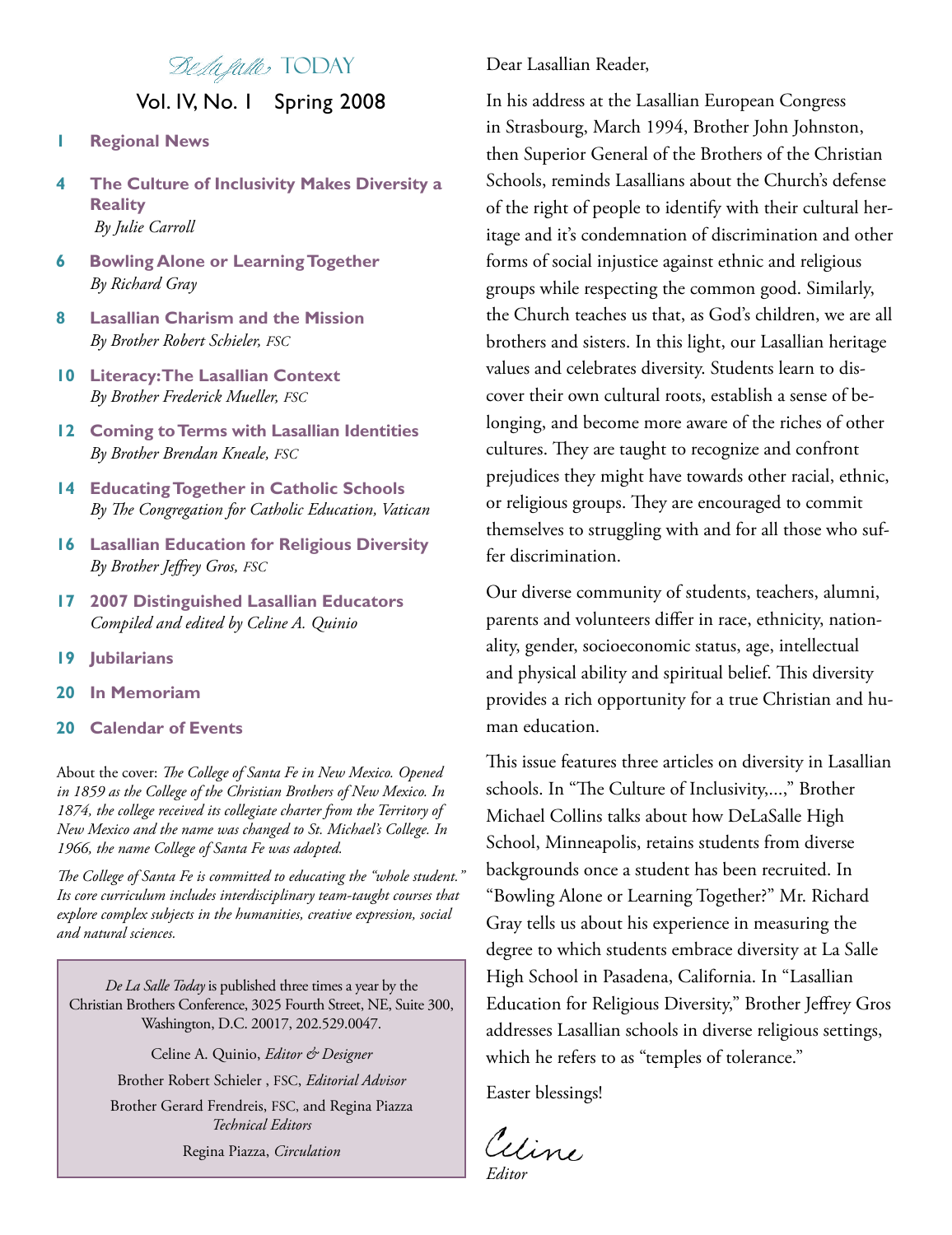### regional news

### **Brother Jeffrey Gros is Recognized for Contributions to Ecumenism**



Brother Jeffrey Gros, FSC, former Associate Director of the Secretariat on Ecumenism at the United States Conference of Catholic Bishops (USCCB), was honored with an award by the Washington Theological Consortium for his significant contribution to ecumenism.

Brother Jeffrey is well-known in the ecumenical movement for broadening the reach of ecumenism. He has written widely in theological journals and periodicals, has edited numerous books on ecumenism, and has spoken on the subject to various religious and educational groups throughout the world. He served for 10 years as Director of Faith and Order for the National Council of Churches, and 14 years at the USCCB. Brother Jeffrey, who holds a Ph.D. in Theology from Fordham University, is currently a professor of Church History at Memphis Theological Seminary.

### **New Orleans-Santa Fe and San Francisco Districts Continue to Collaborate**



New Orleans-Santa Fe and San francisco Districts Lasallian Renewal Retreat

Closer collaboration between the two Districts, as envisioned in a five-year plan agreed upon in 2006, continues. Joint formation activities are increasing, with shared participation in retreats for faculty and staff, and Lasallian orientations and governance

#### **Calvert Hall Graduates Serve Together in Iraq**



Three alumni of Calvert Hall College share a bond as U.S. Marines and serve together in Iraq. Brigadier General Timothy Hanifen '74 (center), is the Commanding General of the 2nd Marine Aircraft Wing (Forward). Serving with him is Lieutenant Colonel (Sel) Raymond J. Placiente '86 (left), Operations Officer for Marine Air Control Group 38, and Major Gerry Kearney '88 (right), Executive Officer for Marine Wing Support Squadron 372. This photo was taken on January 18, 2008 at Al Asad Airbase, in Iraq's Al Anbar.

workshops for trustees. High school students from the New Orleans-Santa Fe District participate in youth programs in the West Coast, and the development of a new student immersion program will bring West Coast students to New Orleans. Presidents and Principals of secondary schools from both Districts met as a group in New Orleans during the Conference of Chief Administratorsin February, and will plan two joint annual meetings beginning the next academic year. The Mission Councils of both Districts will have their first common meeting in May in New Orleans, and the District Leadership Teams from both Districts have scheduled regular joint meetings to discuss governance and related matters.

 $\frac{\partial \ell}{\partial q}$  TODAY, Spring 2008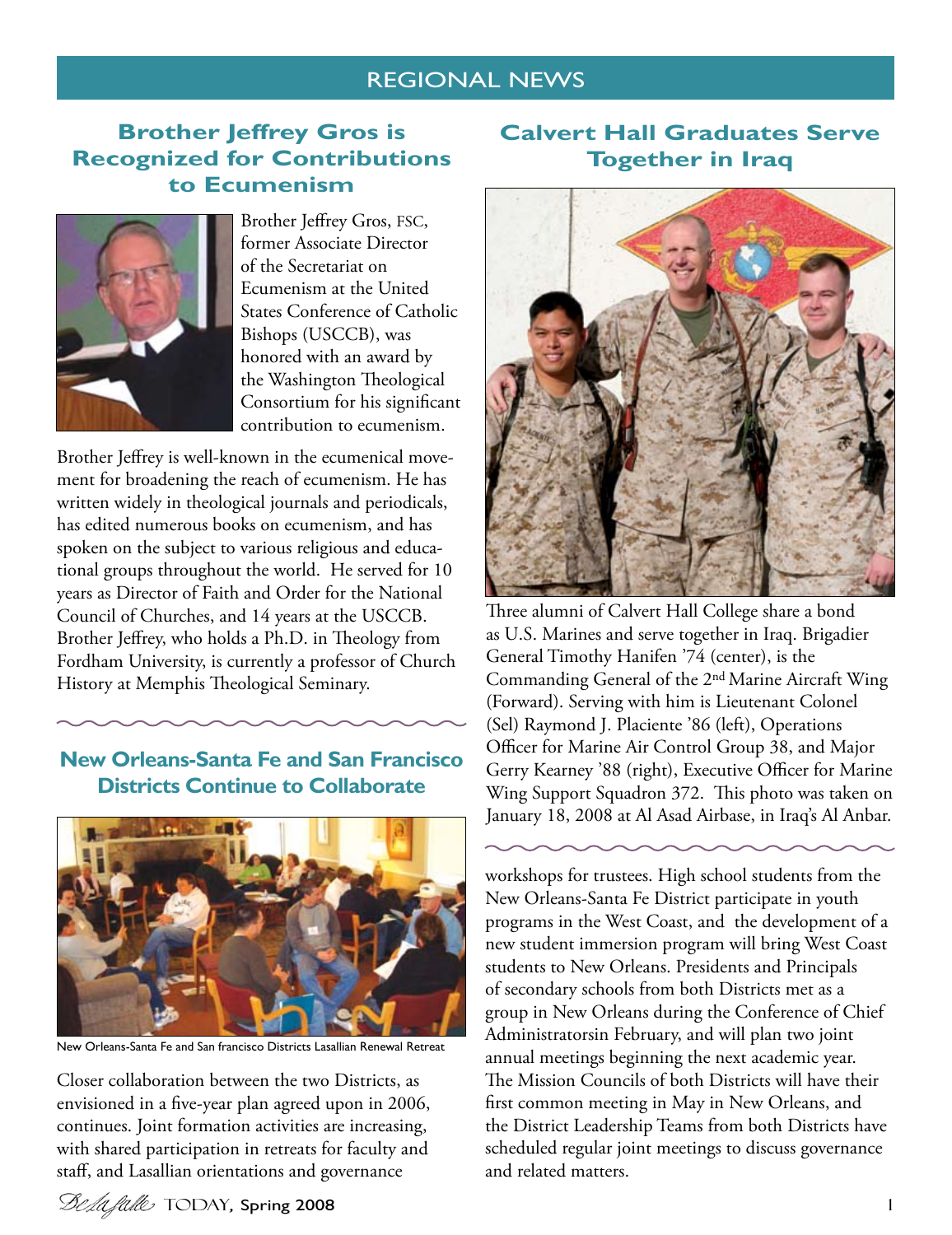## **Regional Task Force Mandate is Extended**

At the October 2007 meeting of the Regional Conference of Christian Brothers, the Visitors extended the mandate of the Regional Task Force to December 2008. The Task Force was established in early 2006, following the call for its creation at the 2005 Regional Assembly, to explore a new structure for Mission in the Region and formulate a clear vision of the structure to meet the needs of the Lasallian Mission and association in the 21st century. The charge included creating a strategic plan for the Region that fulfills the vision.

The Region and the Visitors sincerely thank Ms. Julie Michels (Midwest) and Brother James Butler (Baltimore) for their service on the Task Force. Brother John Johnston's presence will sorely be missed by us all. The three new members joining the group are Mr. Charles Gaus (Baltimore), Mr. Steve Taylor (San Francisco) and Brother James Gaffney (Midwest).

In extending the Task Force's mandate, the Visitors asked the group to 1) listen and reflect on re-structuring initiatives across the Region and 2) explore more fully the question of Lasallian association.—*Brother Robert Schieler, FSC*

## **Co-op Program Established Between Bethlehem University and Irish Universities**

The Bethlehem University Irish Foundation was launched on February 14, is an academic co-operation program between Bethlehem University and the Irish university world that will assist in the overall development of the international program of all the universities involved. Established by the Friends of Bethlehem University in Ireland, the Foundation provides a program of visiting scholarships and fellowships to enable Bethlehem University staff make short visits out of Bethlehem to Irish universities, and conversely, to enable staff from Irish universities to visit Bethlehem University for the purpose of—

- promoting the establishment of teaching, research and other academic co-operative links,
- exploring opportunities for collaboration in student mobility under the European Union ERASMUS MUNDUS and in other student oriented programs,
- discussing the possibility for joint Masters or other degree programs supported by the European Union, and E
- examining the various university administrative struc tures for such programs as research development, elearning, international development studies, etc.

## **FSC Foundation Grants to Benefit the Needy in 25 Countries**

In December 2007, the FSC Foundation awarded 97 grants totaling \$261,300 to fund educational projects that serve the poor and disadvantaged. Forty-five grants were for US-based programs and 52 grants were for educational programs in 24 countries outside the US.

The grant funds are provided by Christian Brothers Investment Services. Since 1987, the Foundation has distributed \$2,838,496 to 1,164 grant-recipients.

For more information, please contact the FSC Foundation at 630.323.3725 or 7650 South County Line Road, Burr Ridge, Illinois 60527.

Donations to Bethlehem University are tax deductible and eligible for employer MATCHING GRANTS.

IN THE USA, PLEASE SEND YOUR DONATIONS TO:

Bethlehem University US Development Office ATTN: BROTHER JEROME SULLIVAN, FSC PO Box 692 LINCROFT, NJ 07738-0692 PHONE: 732.842.4675; FAX: 732.219.1619

jerbethlehem@yahoo.com

Visit us at www.bethlehem.edu

Tax ID (22-2997011)

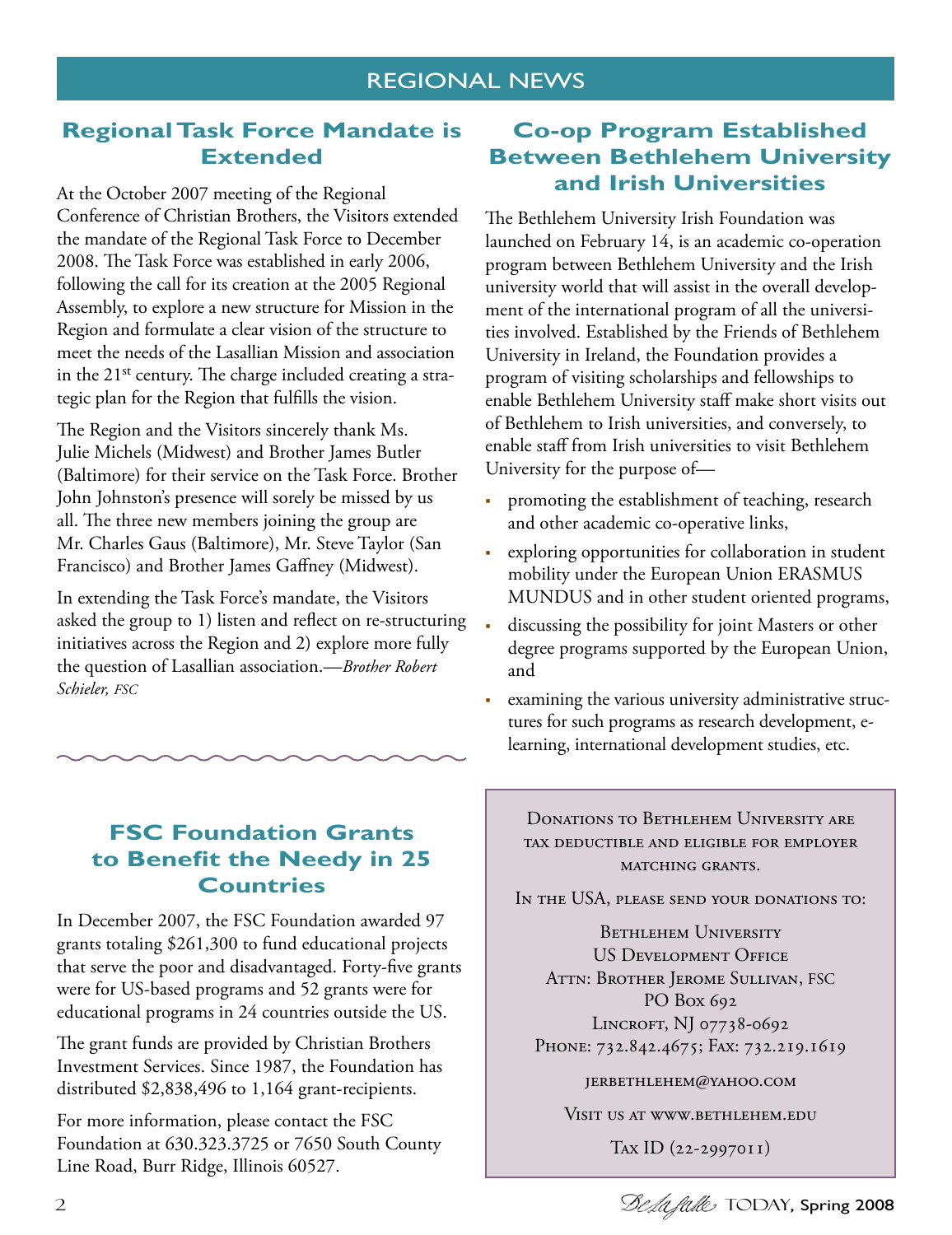#### regional news



### **The Old and the New Lasallians at Barrytown**

The photo on the left shows a 1958 photo of Brothers in the LI-NE Distict at the novitiate in Barrytown, New York. The photo on the right shows 47 Lasallian Volunteers with nine Brothers and program staff who gathered in the same location, January 18-20, 2008, for their Midyear Retreat.

## **Chief Administrators of Secondary Schools Form a New Association**

Over 120 chief administrators and board representatives gathered in New Orleans last week to address the future success of Lasallian secondary schools. The highlight of the conference was the creation of Lasallian Secondary Schools Chief Administrators Association with the unanimous approval of the draft constitution by the participants. The elected officers are as follows:

- Bro. Michael Collins President E
- Mr. Ken Tedesco Vice President E
- Bro. Michael Mc Kenery Immediate Past President a.

The Lasallian Secondary Schools Chief Administrators Association fosters and preserves a cooperative spirit among the chief administrators of the Lasallian secondary schools of the U.S. and Toronto Region. It establishes a forum for discussion and a vehicle for action whereby the leadership of the member schools and the leadership of the Region collaborate in the promotion of the Lasallian Mission to provide a human and Christian education to the young, especially the poor.

### **More "God Talk" Needed in Catholic Schools**

At the 34th Huether Lasallian Conference in St. Louis, Missouri, November 15-17, 2007, keynote speaker, Fr. James J. DiGiacomo, SJ, spoke about Religious Literacy and how to teach teens about the Christian way of life vs. the culture of consumerism.

"Present Christianity as an alternate way of life," he said "…as a better way of life." In clear language, Fr. James said, "Christianity tells them to love people and use things; consumerism, at its worst, tells them to love things and use people." Lasallian educators must help students choose between the two.

Religious literacy must have a social dimension. "Young people must find their way to God not all by themselves but with others, and there must be emotional experiences that touch the heart as well as the head. We try to provide these through liturgies and retreats."

Of retreats, Fr. James emphasized the need for "more 'God talk,' with young people assessing their relationship with God in terms of issues like honesty, worship, treatment of peers, and sexual responsibility."

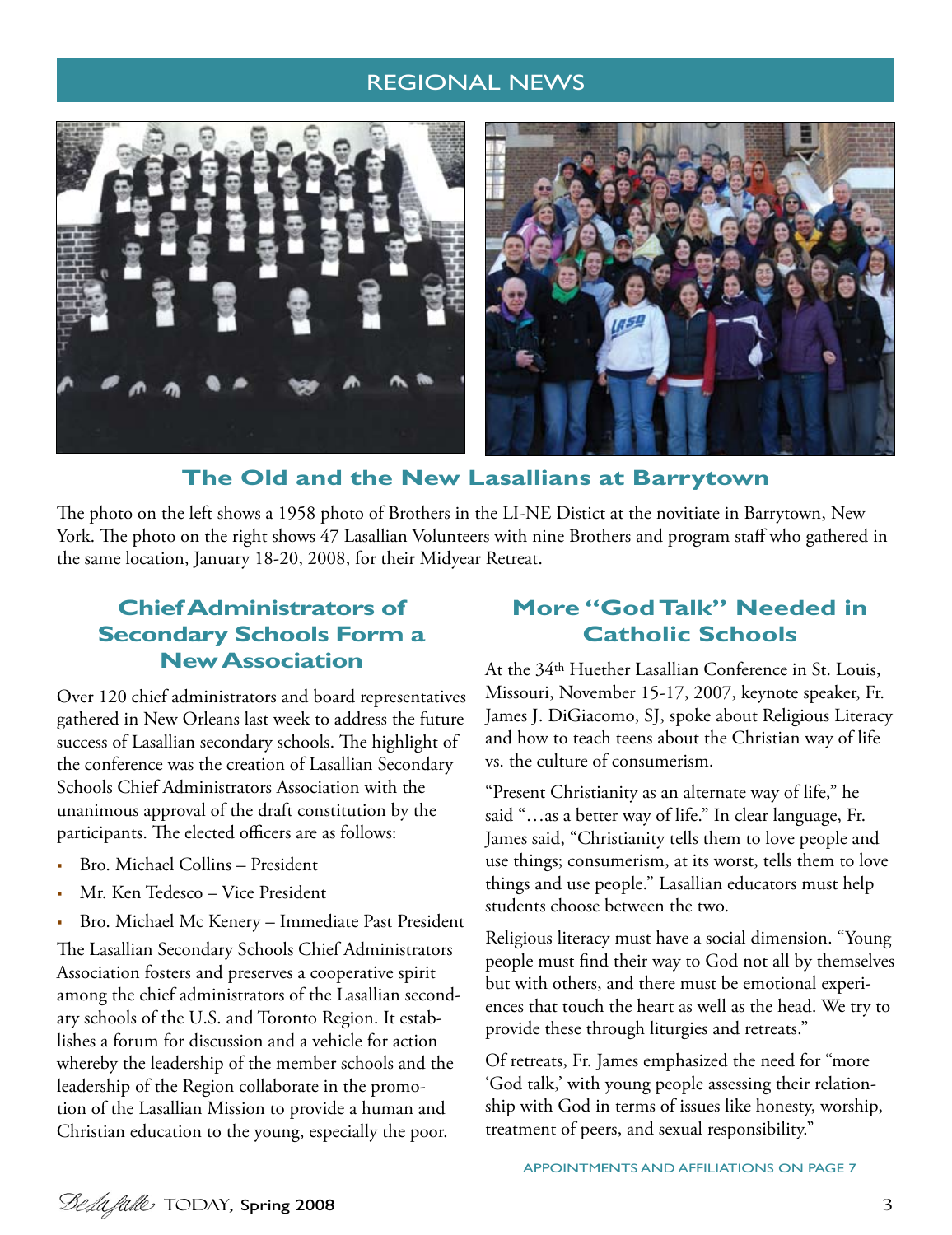## **DIVERSITY**

## **The Culture of Inclusivity Makes Diversity a Reality**

By Julie Carroll, *The Catholic Spirit*



*Brother Michael Collins, President of DeLaSalle High School in Minneapolis, was selected by the National Catholic Educational Association as the 2007 Sister Catherine T. McNamee, CSJ Award winner for his leadership in promoting diversity in Catholic education.*

*DeLaSalle is the most culturally diverse private high school in Minnesota, according to Brother Michael. Over 35 percent* 

*Brother Michael, a 1955 alumnus of DeLaSalle, has served as President at the school for 16 years.* 

*of the student body are students of color; 25 percent are of faith traditions other than Catholic; and over 50 percent receive financial aid.*

#### Q: **What efforts have you made to expand and support diversity at DeLaSalle?**

A: My efforts at DeLaSalle are less about expanding because we're a city school and it's a natural connection in as much as the city is very diverse.

The real challenge is what happens when students get there.

The argument that many address about recruitment... needs to be coupled with not just recruitment but retention. Retention is something that we are about every day, and retention has to do with creating a sense of community among students of every color, every religion, every race, every socio-economic group.

Diversity is a broad concept that isn't just about color for us. Half of our families, for example, receive financial aid. Half of them can well afford the tuition. All of them, for example, wear uniforms, and they become a visible economic equalizer where students cannot be judged by what they wear or what their parents are able to buy for them.

Activities at DeLaSalle are activities where we encourage a diverse group of students to participate, be it a musical, be it in sports. Whatever DeLaSalle does should look like DeLaSalle and not just a part of DeLaSalle.

If you looked down on the cafeteria, you would see a whole mix of people at tables where kids feel free to interact with one another. It's not territorial at all, unless you look at it as a territory of DeLaSalle.

### Q: **Is that interaction natural, or did you do something to cultivate it?**

 $\bigcap$  . That's a consequence of creating situations and programs and experiences that include students because of who they are and not what they are.

I'll give you one example of being very proactive. Early on in my time at DeLaSalle, I was looking down on the theater and they were practicing for *Music Man*. I observed that the entire cast was white—the band, the stage crew, they were all white kids.

And so I commented to the director, "...I'm sure this isn't how River City, Iowa, looks," when in reality that probably is how River City, Iowa, looks. But he got my message, and his comment to me was, "I really wish more of the black kids would come up for this activity."

I said to him, "If a 6-foot-8, 250-pound black guy transferred to DeLaSalle tomorrow, do you really believe the coaches would wring their hands, run to chapel and pray and hope that maybe he will come out for basketball or football? Or do you think they'd

Originally titled "DeLaSalle president recognized for fostering diversity: Someone You Should Know." Published in *The Catholic Spirit*, April 12, 2007. Reprinted with permission.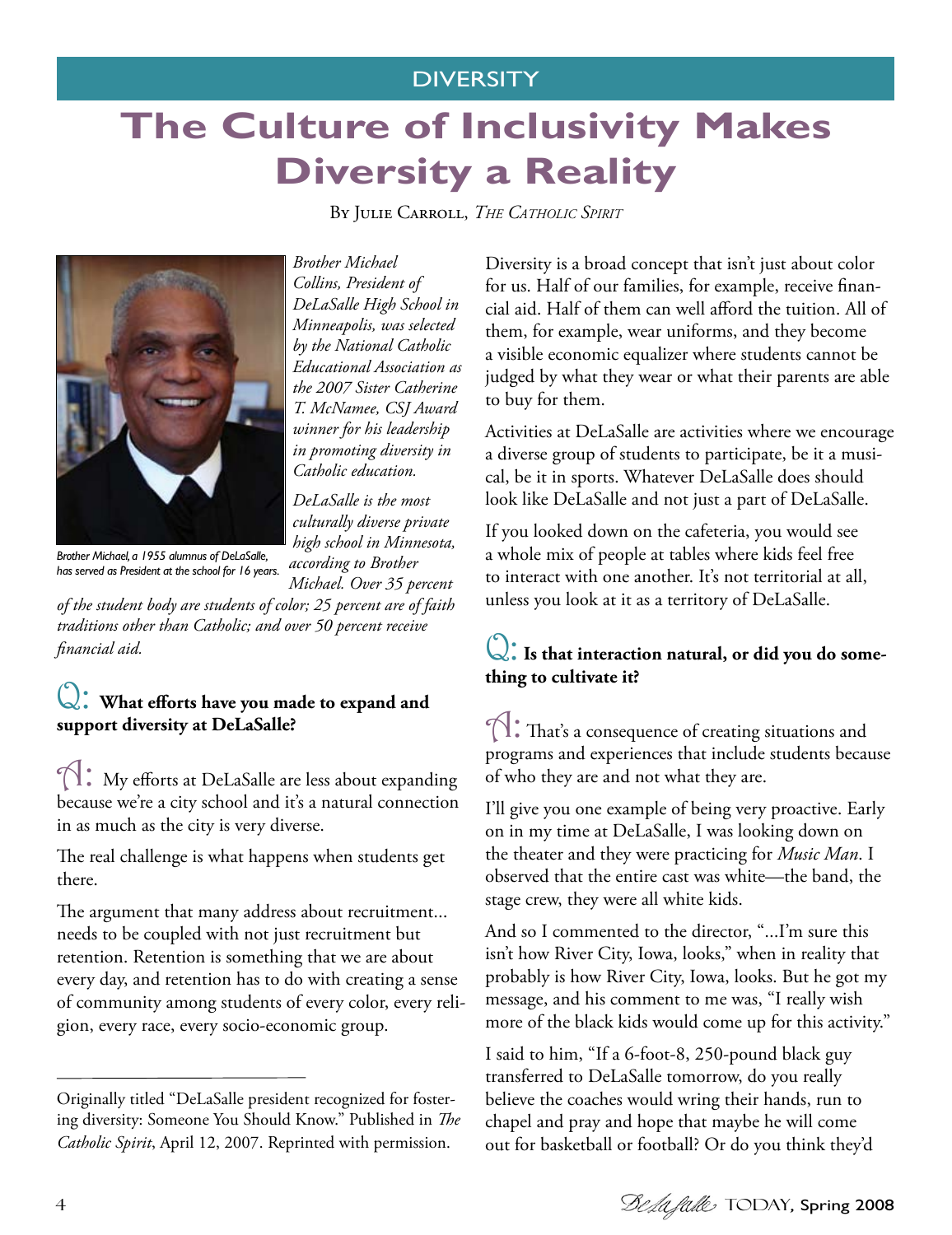recruit him; do you think they'd invite him? It's the same standard."

The following year, we did *Cinderella*, and Cinderella was white, blond hair, blue-eyed, and Prince Charming was black. We just did *Fiddler on the Roof*, and Tevye was a white kid and his wife, Golda, was a black girl.

People understand at DeLaSalle that whatever we do should be representative of who we are.

### Q: **Have you made efforts also to increase diversity among the staff?**

A: More than 10 percent of our staff are people of color. We have four PhDs on our staff; three of them are black.

The religious diversity within our staff includes Judaism, various forms of Protestantism, as well as Catholicism.

### Q: **Have you seen an impact on the students as a result of having a diverse leadership at the school?**

A: I don't know if 'impact' is the word. I'm sure there is some influence that comes from role-modeling.

The fact that the president of the school is an African-American is hardly missed; it's pretty obvious. And while no one preaches about 'isn't that something,' I know that in the eyes and the minds of many that is something. It's an important Gospel statement that we practice what is preached in the Gospels at DeLaSalle.

Q: **At a time when a large percentage of minority students don't make it to graduation, do you attribute DeLaSalle's high graduation rate [93 to 95 percent] in some part to having African-Americans in positions of leadership who can serve as role models for minority students to stay in school?**

 $\bigcap$ : That's probably a piece. It's a combination of many factors, but the factor that one should not dismiss is we have in this instance parents who are choosing to place their sons or daughters into a school like DeLaSalle; they're investing financially in this education and so they're going to be very involved in it. And at the same time, if we want to speak about young males, they encounter peers for whom academic success is cool or



DeLaSallke High School students at the school talent show.

they wouldn't be there. So there are a lot of factors that contribute to the success rate of African-American males.

Just during spring break, I talked to an alum from last year, a black kid who is at Dartmouth. I talked to another black kid who is home for spring break and he's at Holy Cross. I talked to another most recently and he's at the University of Montana, and he was designated outstanding freshman. All these guys are black. And they come back, and there's a lot to say about that, that sense of community.

I just got an e-mail from a black kid who's been at the University of North Dakota, announcing in his e-mail that he's graduating from college. He's excited about that and he knew it would matter to me after all these years.

So I think there's a culture that develops around the importance of academic success, and it's not limited to females rather than males or white kids rather than black kids. It's a comprehensive culture that is inclusive, which gives credibility to the Catherine McNamee Award and what that's all about. To me, it's about accessibility, that Catholic schools should be accessible to all.

Sister Catherine McNamee, a member of the Congregation of St. Joseph of Carondelet, was president of the National Catholic Educational Association from 1986 to 1996. She also served as president of the College of St. Catherine in St. Paul, Minnesota.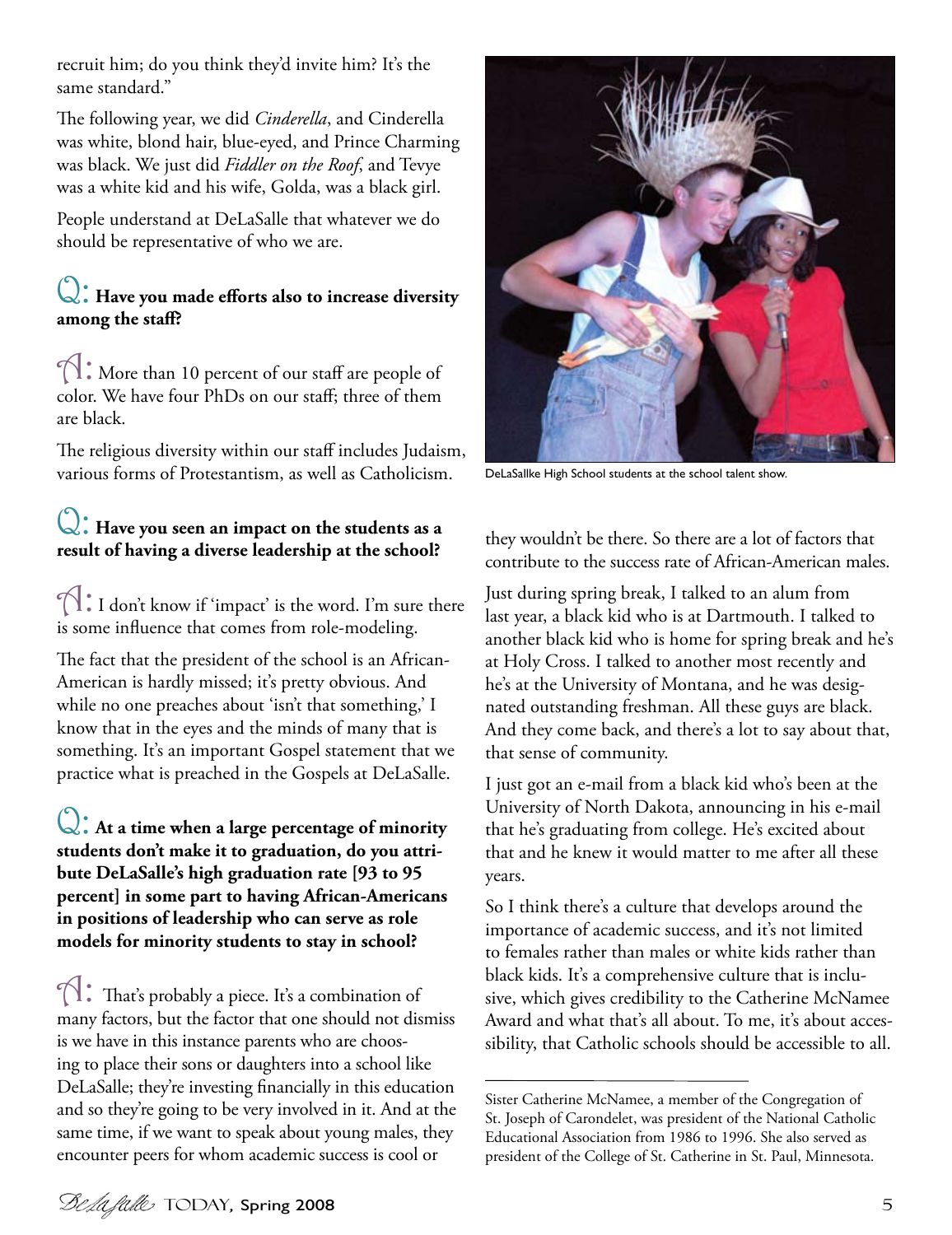#### **DIVERSITY**

## **Bowling Alone or Learning Together? How a Lasallian School Embraces Diversity**

By Richard Gray, Ph.D., President, La Salle High School, Pasadena, California



The Mission Support Committee of the Board of<br>Regents is charged with the task of determin-<br>ing the degree to which La Salle High School<br>successfully implements its mission on a daily basis. Regents is charged with the task of determining the degree to which La Salle High School successfully implements its mission on a daily basis. Committee members take their responsibilities seriously, interviewing faculty, administrators, students, and alumni, as well as reviewing standardized test data and other metrics. One aspect of the mission that is more difficult to measure, however, relates to our Lasallian heritage of inclusivity. As our school's Mission Statement says: "Students are challenged to demonstrate respect and appreciation for people of different talents, cultures, religions, genders and economic backgrounds."

While there is a wide variety of strategies to "measure" the degree to which students embrace diversity, it is also true that this task is much more difficult to quantify than, say, academic excellence. So it was in search of ways to measure our response to this diversity challenge that I brought my digital camera to this year's Freshman Retreat. I thought that a useful approach would be to photograph our newest students' interactions during a

This essay was first published in the *La Salle Parent Newsletter*, October 2007. Photographs by John Blackstock.

highly organized activity. Then we could observe them over the course of the next 12 months to see if they organized themselves in homogeneous or heterogeneous ways when they thought the adults weren't noticing. The students were randomly assigned to small work groups, which insured that they would be interacting with a diverse set of peers (not difficult to do in a school where 50 percent of our students are non-white!). I proceeded to record their activities with my camera and, when I reviewed the day's activities, found smiling, engaged, and enthusiastic teenagers happily interacting with their new classmates.

It was because of this experience that I was surprised to learn about a new study published by Robert Putnam which concludes that the greater diversity there is in a community, the fewer people vote and the less often they volunteer, give to charity, or work on community projects. In fact, in the most diverse communities, says Putnam, neighbors trust one another about half as much as they do in the most homogeneous settings. In short, the author found that virtually all measures of civic health are lower in more diverse settings.

Putnam has spent the past 20 years conducting research on "social capital"—the concept that social networks, such as friendships, neighborhood associations, religious congregations, etc., are key indicators of civic well-being. His best known work on the subject was the book *Bowling Alone*, published in 2000, in which he first observed a declining pattern of civic engagement (of which social capital is a by-product).

*"Students are challenged to demonstrate respect and appreciation for people of different talents, cultures, religions, genders and economic backgrounds."* Mission Statement, La Salle High School, Pasadena, CA

o Selafalle TODAY, Spring 2008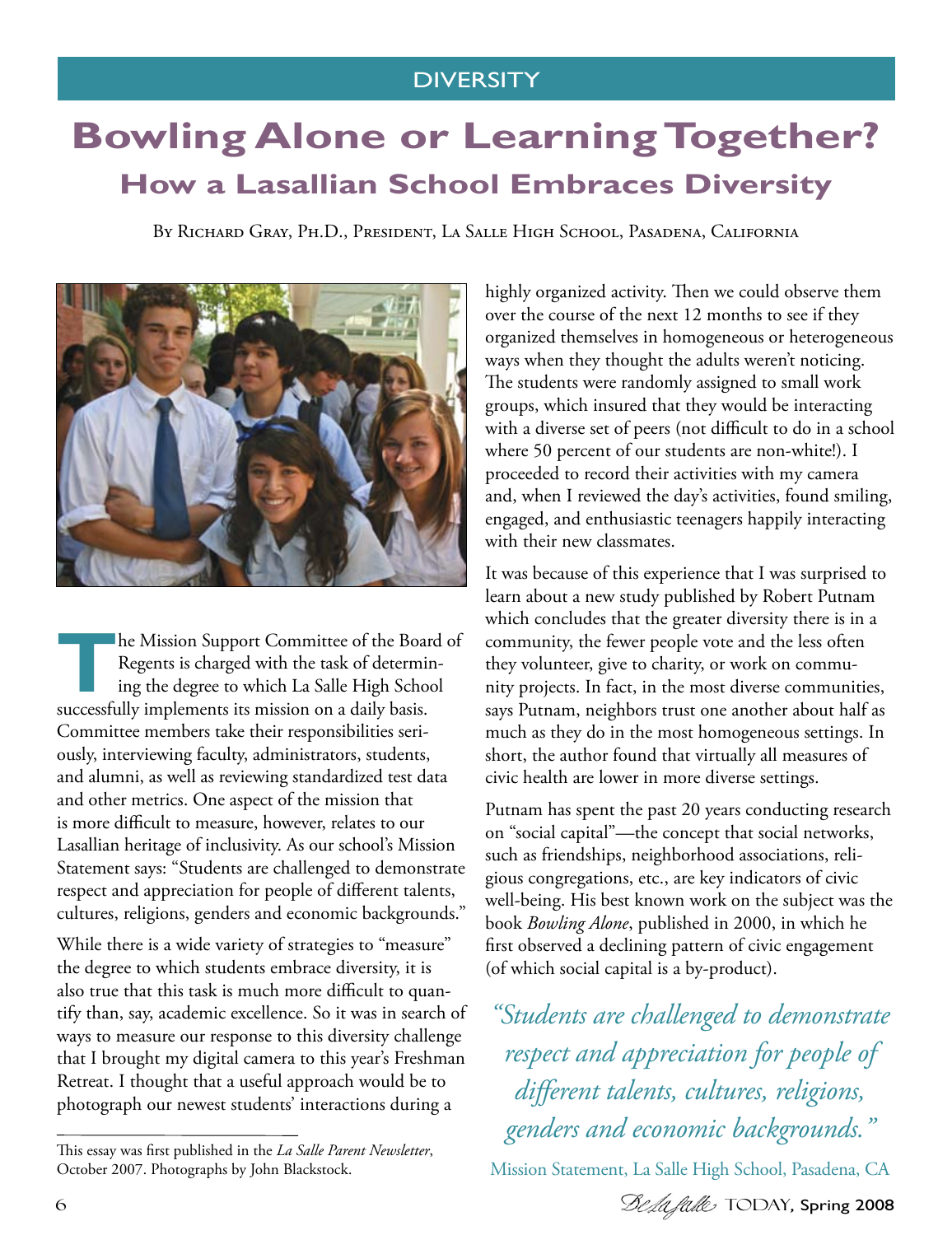

In becoming familiar with Putnam's claim about an apparent inverse relationship between the diversity of a community and the civic engagement of its members, I realized that we here at La Salle take for granted the three underlying assumptions of our mission to encourage students to celebrate diversity:

- The heritage of the Christian Brothers is rooted in and built upon the notion that Lasallian schools must be accessible to all and treat everyone as brothers and sisters.
- As a school located in one of the most diverse metro politan areas in the United States, our students grow up in communities that are already heterogeneous.
- We expect our students to become engaged in and give back to the communities they occupy, especially by leveraging individual and collective talents.

And because we here at La Salle place a special emphasis on service learning and community service, I cannot imagine our students leaving us without a clear understanding of and appreciation for the gifts and talents of those around them—and a recognition of the importance of sharing them with each other.

As I looked through my photos from the Freshman Retreat, I realized that we are extraordinarily fortunate to draw students from families who share our communal values. And, after reading about Putnam's conclusions regarding declining civic engagement in highly diverse communities, I also realize that there has never been a more opportune moment for the students entrusted to our care to build the world of the future in which diverse individuals come together to strengthen their community. I think my little photography project may be more valuable than I initially believed.

### New Appointments

Brother William Mann was named the 13<sup>th</sup> president of Saint Mary's University of Minnesota (SMU) by its Board of Trustees, effective June 1, 2008.

**Brother James Martino** will be Project Director for the reconfiguration of the Northeast District (consolidation of the Baltimore, LI-NE and New York Districts), effective August 2008.

**Brother James Butler** will succeed Brother Stephen Olert as Principal of Christian Brothers Academy, Lincroft, effective August 2008.

**Ben Murray** was appointed President of San Miguel Middle School of Minneapolis, effective December 21, 2007.

**Catherine Bunke** was appointed Principal of De La Salle Blackfeet in Browning, Montana, effective January 1, 2008.

**Michael Prat** was appointed Director of Lasallian Programs in the NO-SF District, effective August 2007.

Affiliation -

**T. William "Bill" Coughlan**, volunteer and benefactor, was affiliated with the Midwest District on November 26, 2007.

#### **"Newman Club" Work in Italy**

An American Brother is needed to serve in a "Newman Club" position with 100-130 American university students in each of the 2008-2009 fall and spring semesters for their studies at the Istituti Filippin of the Brothers of the District of Italy. The American students and their faculties, coming from over thirty state universities in the US, spend their semester abroad housed and educated in the excellent facilities of this very large Lasallian school. The American Brother is warmly received by the Brothers'community of 19, covering all expenses. Some Italian is desirable but not a requirement. American Brothers who may have a working knowledge of Spanish would have a headstart with Italian but all the work with the Americans is in English. Interested parties can contact Brother Martin Spellman for more information at Martyrome@yahoo.com or Fratel Martin Spellman, Istituti Filippin, Via San Giacomo, 4, 31010 Paderno del Grappa (TV), Italia.

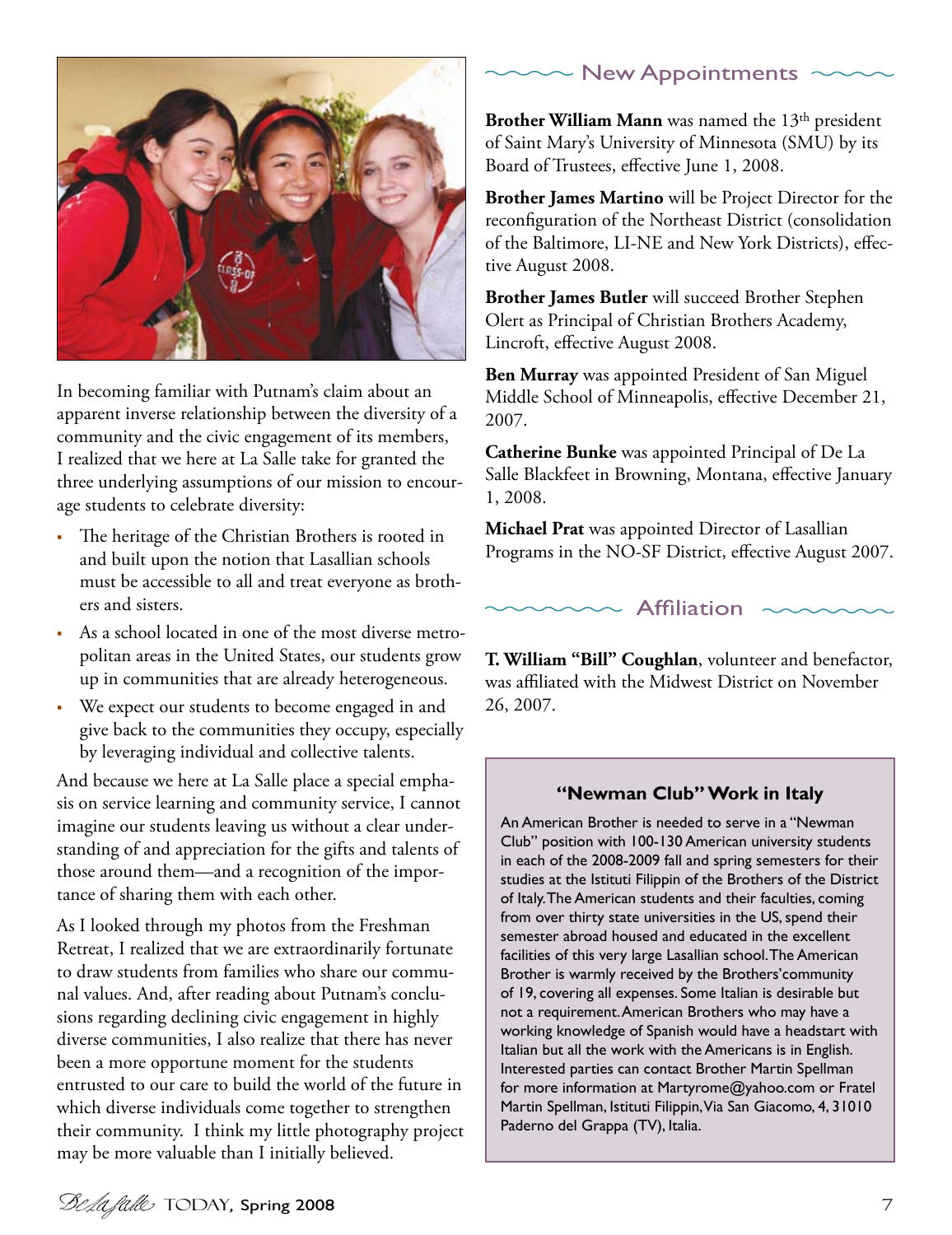## **Lasallian Charism and the Mission**

By Brother Robert Schieler, FSC, General Councilor, USAT Region

Dear Brothers and Colleagues,

It is nearly a year since 120 Brothers gathered in Rome for our General Chapter, the 44<sup>th</sup> since St. John Baptist de La Salle called his first Brothers together in assembly in 1684. Nearly 18 months have passed since 150 laymen, laywomen, brothers, sisters and priests from 50 different countries came together at the motherhouse in Rome for the International Assembly called for by the 43rd General Chapter in 2000. These hope-filled gatherings have outlined for the worldwide Lasallian Institute plans that will carry forward our educational mission for the next seven years. While we digest the import of these two international gatherings particularly with reference to association and structures for mission—something our Regional Task Force is already addressing—I would like to comment briefly on four broad areas of the Lasallian charism that will continue to inform and direct the mission in our United States/Toronto Region. I do so mindful that our Institute and our Region lost one of the great Lasallian leaders of the past four decades, Brother John Johnston, our former Superior General, who died last October 11, 2007 in Memphis, Tennessee.

### A Human and Christian Education

From the very beginning St. La Salle exhorted his Brothers to be sure the schools were well-run. In his letters to the Directors and communities he frequently asked: "Is the school running well?" Institute leadership since the time of De La Salle has echoed this important characteristic of our heritage. In his 1988 Pastoral Letter to the Brothers, Brother John Johnston wrote: "we participate wholeheartedly as individuals, as members of the Brothers' community, and as members of the total educative community in the creation of a **well-organized school of high quality** "that announces the Good News of Jesus Christ to the young, especially the poor." The question of a well-run school offering quality education is a question we all take to heart—school administrators, boards of trustees, faculty and staff—devoting our time, energies and resources to be able to answer, "yes, the school is running well." The 100 schools and institutions

throughout the Region are recognized by our colleagues throughout the Institute, who are continually impressed by the quality of education we offer without the support of the Government, so common in many countries where the Institute is located. We are most grateful to the many women and men who make this possible.

### Religious Education

This year a special Catechetics symposium will be held from November 5 to 9 in Baltimore sponsored by the National Catholic Education Association, the National Catechetical Organization and the National Federation of Catholic Youth Ministries. One hundred religious educators from across the country have been invited to participate. The presence of the Christian Brothers and Saint Mary's Press are among the invitees. The focus of the symposium is what we do and what we need to do to effectively catechize adolescents today. Catechesis is at the heart of the Lasallian mission. We participate in the mission of the Church by bringing the Gospel to the world of education. We read in the Brothers' Rule:

By its organizational structure and the climate that it engenders, the Christian School makes catechesis possible. This catechesis should be lively, centered on the person of the student, in touch with life as it is, based on Scripture and the liturgy, attentive to the teaching of the Church, and concerned with an integral presentation of the Christian message.

Catechesis is above all a form of witness. It springs from the depth of a community of faith that brings together Christians within whose hearts dwells the Holy Spirit, the teacher of all truth.

Along with this special symposium, the Church in 2008, is celebrating the 2000 anniversary of the birth of Saint Paul. In October the Bishops will gather in Rome for a Synod on *The Word of God*. Both events can serve as a reminder of our heritage and contributions to the ministry of Christian education as well as the importance of the writings of St. Paul in the spirituality of St. La Salle, a spirituality that permeates our vocation as teachers.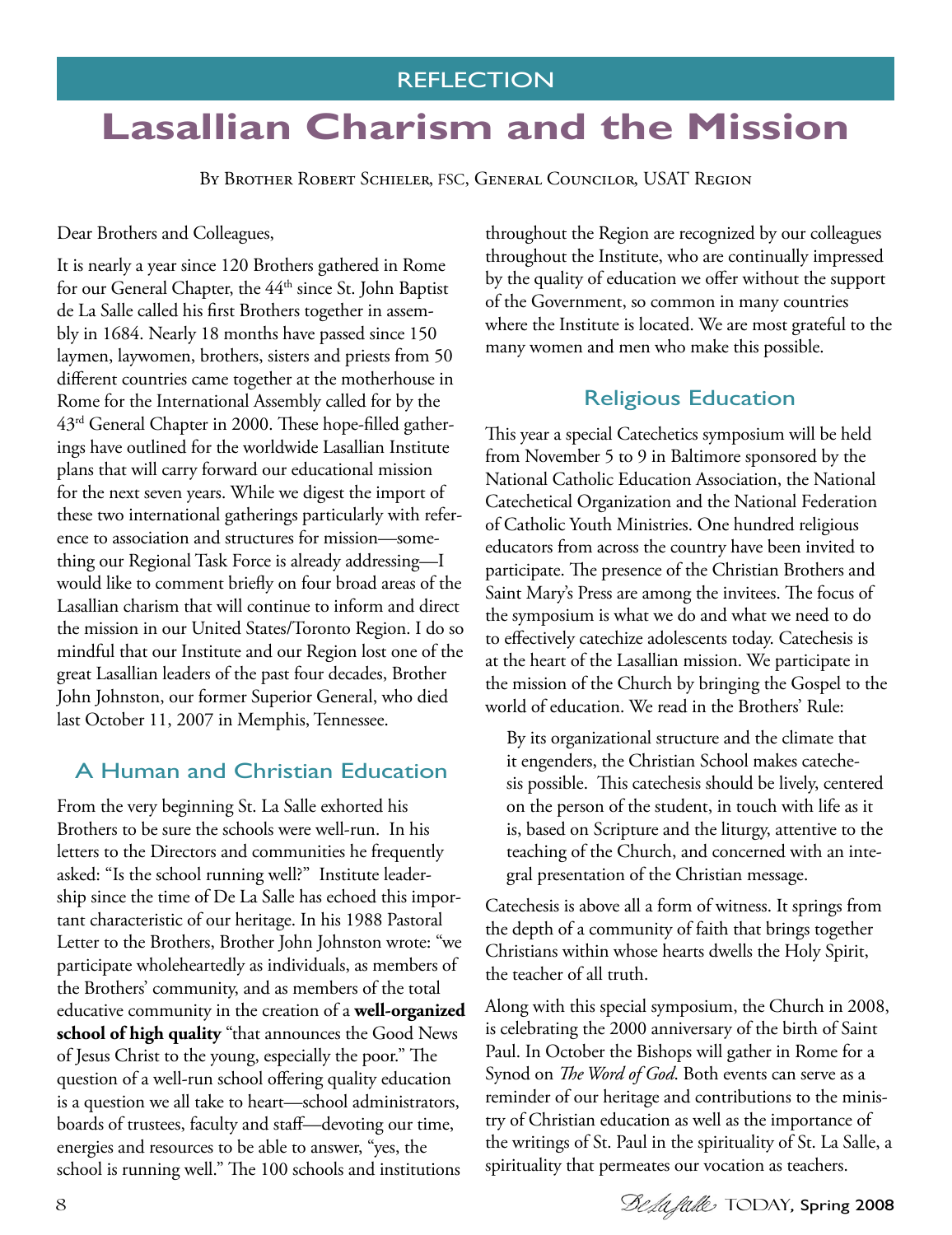These two events can also serve to renew our own commitment to the evangelization of youth through our teaching of religion, participation in Lasallian youth programs, activities of the schools' campus ministry program and community service. For as Brother John told us in that same 1988 Pastoral Letter, evangelization, catechesis, and the pastoral ministry of youth are three indispensable characteristics of the Lasallian School.

#### Service to the Poor

Like evangelization and catechesis, service to the poor through education is an essential element of Lasallian schools. In a 2000 Pastoral Letter, Brother John acknowledged that schools and program for the service of the poor in the worldwide Institute "are not on the margin as they perhaps would have been a few years ago. They are instead in the mainstream of District apostolic works." Both the delegates to the Assembly and capitulants to the General Chapter acknowledged the many Lasallian schools and institutions, regardless of the economic background of their students, that are committed to making their schools accessible to the poor, and networking with other schools to ensure the poor have access to a quality education:

We value the effort that Lasallians make to liberate the poor from their different forms of poverty and we ask everyone to consider service of the poor and the promotion of justice as the heart and the main source of strength of the Lasallian Mission in the world. (Report of the International Assembly 2006, p. 36)

We give thanks to God for Brothers and Lasallians who, wherever they are working, put their whole heart into the option for the poor, attempting through their educational and evangelizing action, to build a world with greater solidarity and justice. (Acts of the 44<sup>th</sup> General Chapter, p. 29)

While much has been done in our schools and institutions to respond to the needs of the poor, we know more can and will be done. With the Chapter capitulants "we dream of an Institute that is capable of responding to the educational needs of children and youth of meager resources; of an Institute that establishes relationships and collaboration with other agencies…that works to resolve problems dealing with the education of the poor; of an Institute that recognizes as an integral part of its mission the fact that all should be aware that education is the right of every child..." (Acts of the 44<sup>th</sup> General Chapter, p. 33)

#### Vocation of the Teacher

St. John Baptist de La Salle gave dignity to the teaching profession. His vision for the education of the young and the poor was predicated on training and preparing a community of educators for a ministry that, while not comparing the Brothers or ourselves to them, was as important as the ministry of the apostles and bishops. We all know that the gift of teaching and working with young people is so rewarding because it is not merely a job. We touch the hearts of our students and are in turn touched by them. We influence lives of many people in our classrooms and are influenced by them as well. More often than not, those to whom we are sent to instruct, often instruct us. Teaching is a great grace. It is a wonderful and glorious vocation. And it requires constant study and formation on our part as much as on the part of our students.

In its recommendations, the International Assembly gave high priority to on-going formation for all involved in the Lasallian Mission. The delegates recognized that formation and accompaniment make it possible to create a process in which the essential elements of the Mission and Lasallian Association are integrated. For many years, our Region has recognized the importance of this priority. Today, hundreds of colleagues and Brothers have participated or are participating in such national formation programs as the Buttimer Institute of Lasallian Studies, Lasallian Leadership Institute and the Lasallian Social Justice Institute. Numerous formation programs also exist at the local and district levels. These programs must and will continue—even expand to include as many people as possible: board members, faculty, administration and staff.

#### **Conclusion**

As we go forward together in 2008, let us remember with thanksgiving the life of Brother John Johnston. He believed in our great capacity for good on a global scale. I will close this reflection with the following words from one of his last pastoral letters. May they inspire us with hope throughout the year and beyond:

Few groups, associations, or organizations in education today have our numerical power… Never before in the history of the Institute—in my opinion—has there been a more informed commitment to the Lasallian Mission. We have enormous potential, a potential that we are striving effectively, thank God, to actualize. (Pastoral Letter, 1999, p. 9)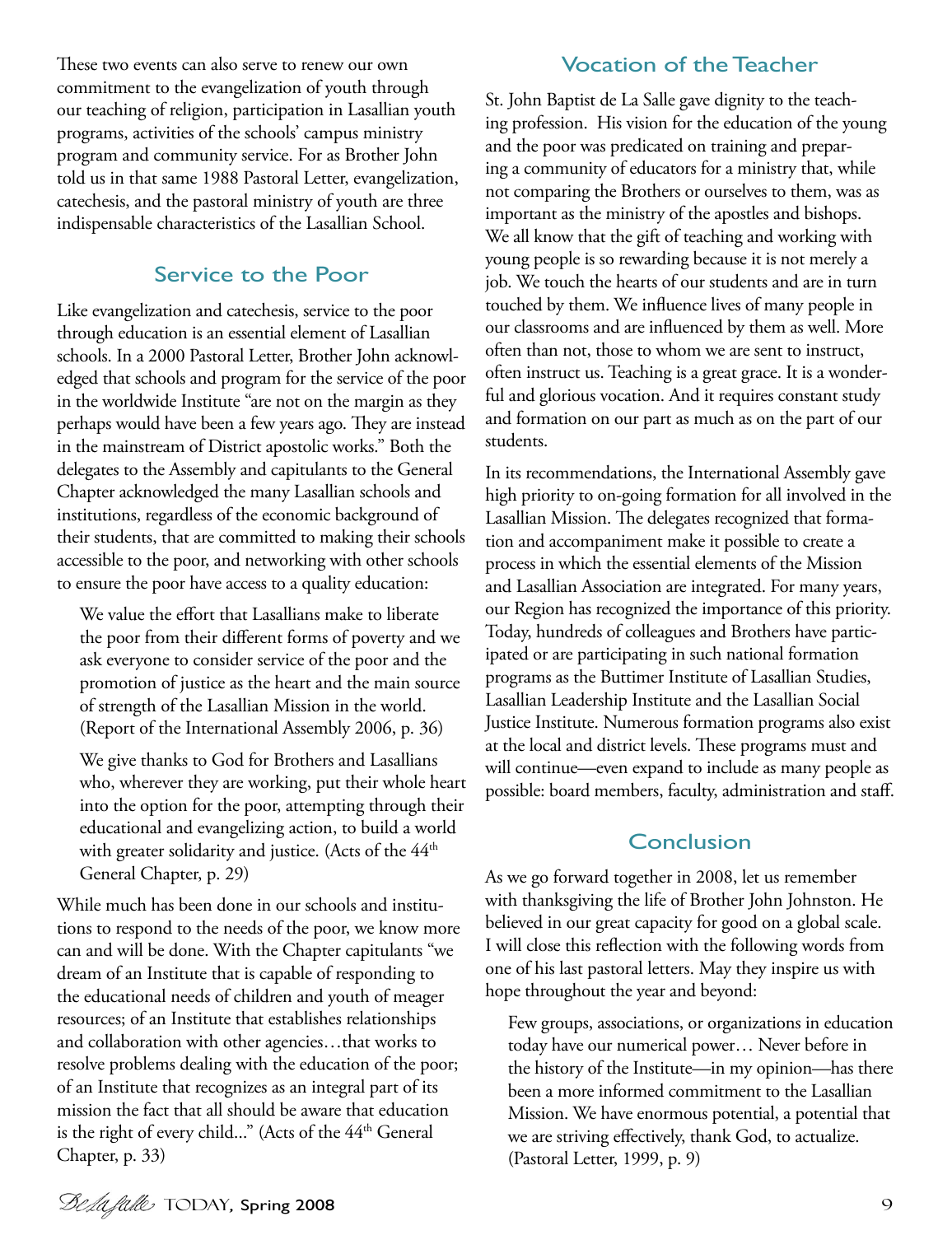#### Lasallian Education

## **Literacy: The Lasallian Context**

BROTHER FREDERICK MUELLER, FSC, ED.D.

**Allow me to begin with a story.<br>Elie Wiesel tells this following<br>the Prologue of his** *The Gates* Elie Wiesel tells this following Hasidic tale in the Prologue of his *The Gates of the Forest*.

When the great Rabbi Israel Baal Shem-Tov saw misfortune threatening the Jews, it was his custom to go into a certain part of the forest to meditate. There he would light a fire, say a special prayer, and the miracle would be accomplished and the misfortune averted. Later, when his disciple, the celebrated Magid of Mezritch, had occasion, for the same reason, to intercede with heaven, he would go to the same place in the forest and say: "Master of the Universe, listen! I do not know how to light the fire, but I am still able to say the prayer." And again the miracle would be accomplished. Still later, Rabbi Moshe-Leib of Sasov, in order to save his people once more, would go into the forest and say: "I do not know how to light the fire, I do not know the prayer, but I know the place and this must be sufficient." It was sufficient and the miracle was accomplished. Then it fell to Rabbi Israel of Rizhyn to overcome misfortune. Sitting in his armchair, his head in his hands, he spoke to God: "I am unable to light the fire and I do not know the prayer; I cannot even find the place in the forest. All I can do is to tell the story, and this must be sufficient." And it was sufficient.

God made man, God made woman because God loves stories.

Each of us has a story and each of us is a story, a unique story. We are a story unfolding, a story being authored by us in our unique circumstances at this time and in this place.

Let us pause for a moment and go back to another story, a primordial story. In the Creation story, we recall that at each moment of creation God speaks a word. Let there be light…let there be waters and lands and creatures of the water, creatures of the air and creatures of the land. At each word God sees that what has come into being is very good. And then God speaks another word, the name "man," and later God speaks the name "woman" as the companion of man. Then God, in turn, empowers this man and this woman to speak a word, to name creatures, to be co-creative.

Just as man and woman were given power, dominion, control over creatures through naming them, we are empowered, we gain control over our own life, our own evolving story, our own growth by naming what it is that is happening to us in our growth. In the naming, our consciousness is awakened and we begin to see the patterns and movements, the plots and settings, the climaxes and denouncements, the tragic flaws and moments of comic relief in our own stories.

We gain control over our knowing by identifying key insights and by forming questions, for all learning is the naming of experiences and the relationship between experiences. We name mathematical problems and historical events and great themes of literature-- an experience is objectified. This most basic ability to name things and thus to have some power over them is literacy.

Each of us is a word spoken by God. In the beginning was the Word and the Word was with God and the Word was God. Each of us is, in turn, empowered to speak our own word.

This evening and over the next two days we will be exploring literacy from a Lasallian perspective. As in the Hasidic tale, many of us no longer know all the details of how John Baptist de La Salle helped the young people of his time to name the realities in which they found themselves. We can, however, tell the story. We know that he and the first Brothers brought illiterate, poor boys into the early schools and taught them reading (first in the vernacular—French—and then in Latin) and taught them writing and taught them arithmetic. They taught the maxims of the Gospel and the Brother Frederick Mueller presented this introductory address at health in the Catholic faith. They taught these basic truths of the Catholic faith. They taught these

the 2007 Huether Lasallian Conference.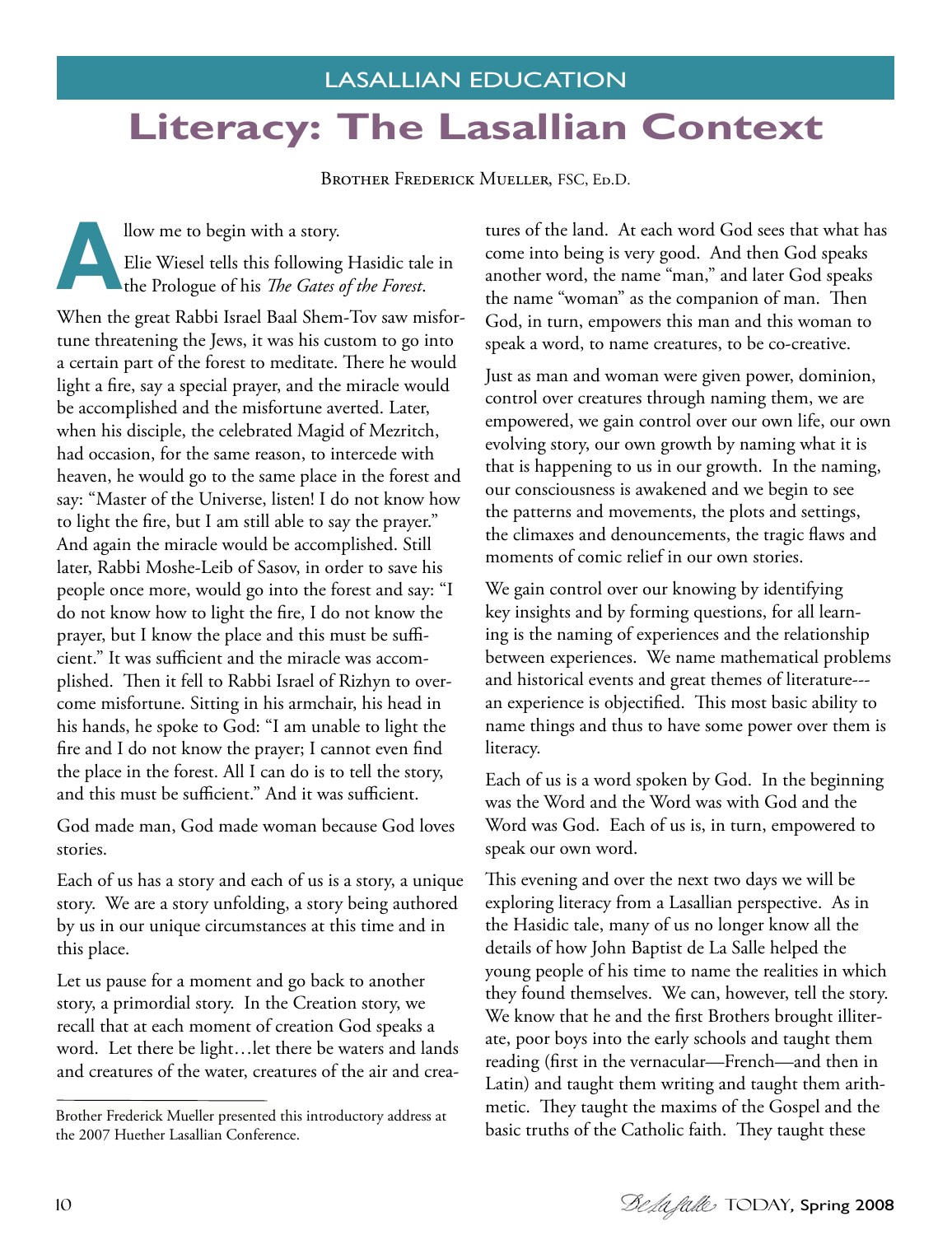young people, street kids, as well how to behave in public company and in Church, how to be silent and how to sing and pray aloud, how to groom themselves and how to eat and how look at the society around them with eyes of faith (one need only read the primitive Lasallian texts—*The Conduct of the Christian Schools* and *The Rules of Christian Decorum and Civility*). As in the Hasidic tale, those details may no longer be important, they may no longer be applicable; however, the founding story is still important. And the founding story at its core is one of helping young people to be saved, of bringing young people to the fullness of life. In the words of John Baptist de La Salle: "Since your ministry has for its purpose to procure the salvation of souls, the first concern you ought to have is to procure this goal as far as you are able." The founding story tells of a salvation that is as much tied into becoming good persons, good citizens, good and productive members of society as it is becoming faithful members of the Church and future citizens of heaven. One cannot read or hear the founding story without being completely taken by the very practical attention to worldly detail and, at the same time, a vision of a future home of everlasting happiness.

So what does all of this have to do with this year's Huether Lasallian Conference? I would contend that John Baptist de La Salle was very concerned with literacy—in its broadest sense and apropos to his times. One need only read his primary educational and religious texts to see that. One need only reflect on those critical behaviors taught to illiterate street kids that I mentioned previously (reading, writing, knowing the maxims of faith, proper behavior), behaviors so significant for a full life for these young people in  $17<sup>th</sup>$  and  $18<sup>th</sup>$  century France. In today's world, literacy also has great import how we read and absorb print and visual images, how we deal with numbers and statistics, how we relate to technology and its new languages, how we understand religious truth in a post-modern world. In the words of UNESCO (the United Nations Educational, Scientific and Cultural Organization), "Literacy is the ability to identify, understand, interpret, create, communicate and compute, using printed and written materials associated with varying contexts. Literacy involves a continuum of learning to enable an individual to achieve his or her goals, to develop his or her knowledge and potential, and to participate fully in the wider society."

Our ability or inability to make use of these skills, competencies, and academic tools, and the ability or inability of our students, our clients, and our counselees to make use of these, will determine whether or not we can all develop our potential and participate fully in the wider society (as noted by UNESCO) and understand our own stories in the context of our increasingly complex world. Literacy is the power to understand and to name the realities around us, to critically discern, to be persons of letters (the root of the word), to be educated; and, thus, from our Lasallian perspective, to live a fully human and Christian life, to come to the fullness of life. God has given each of us and each of our students and each of our clients or counselees a name and God has revealed that name in the personal story that each of us can tell. Our Lasallian literacy is the ability to make sense of our own story and the story of others, indeed the stories of the world we live in, and thereby understand how deeply God loves each of us. For God indeed loves stories; God indeed loves the story that each of us is.

Over these days, let us sharpen our own literacy tools and learn better how to assist young people to be truly literate, assist them to be able to name the realities around them that change so rapidly, assist them to be empowered by knowledge so to control reality and not be overcome by it, and most of all assist them to read the stories of their lives in light of God's desire that each of them come to know the Truth, to come to the fullness of life, to come to know God's surpassing love for each of his children.

De La Salle is certainly looking with favor on his fellow Lasallians as we try to unlock literacy for those entrusted to our care!

*"Since your ministry has for its purpose to procure the salvation of souls, the first concern you ought to have is to procure this goal as far as you are able."*

John Baptist de La Salle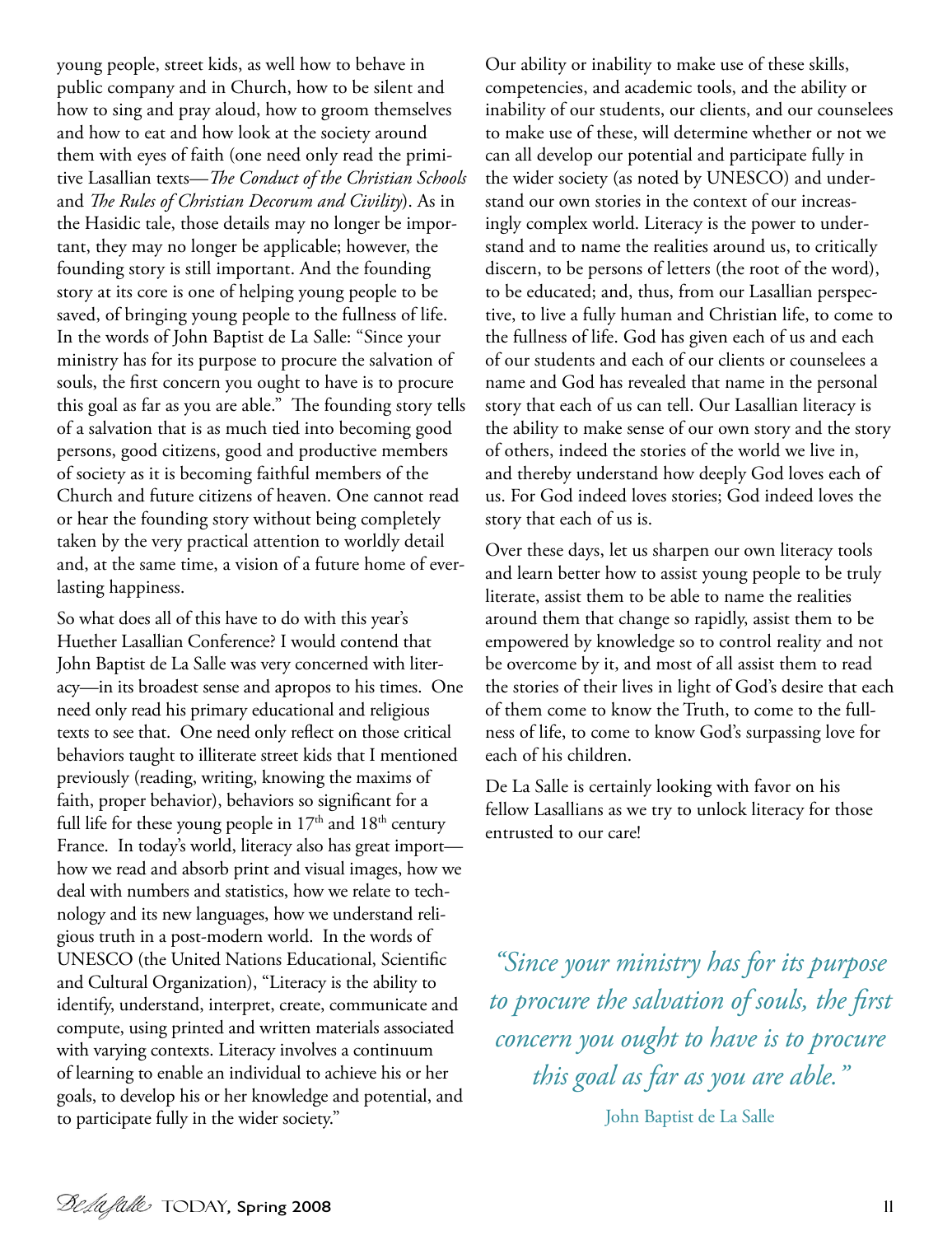## **Coming to Terms with Lasallian Identities**

Brother Brendan Kneale, FSC, Editor, *E-Horizons*

Saint John Baptist de la Salle was quite concerned<br>
from the start of the Brothers of the Christian<br>
School to establish, within ecclesiastical and secular<br>
law. the legal identity of the new Institute. Such an from the start of the Brothers of the Christian School to establish, within ecclesiastical and secular law, the legal identity of the new Institute. Such an identity within the Church and in civil law would bring two benefits—the new Institute would be free from internal control by local diocesan and parish officers if the Brothers had Papal status, and civil status would enable the Institute to incorporate formally so that, for instance, it could inherit property for its apostolate. He succeeded in the second project during his lifetime, but the first one occurred about six years after his death.

Receiving the Papal "bull of approbation" in 1725 came at a cost. The identity of the Brothers' Institute was changed to that of a canonical religious congregation, requiring three explicit vows of chastity, poverty and obedience, thereby making its "vow of association" no longer central, at least in the eyes of the Church. That this structural requirement, bringing the Institute under the general umbrella of Consecrated Life, was providential as shown by the very successful development of the Institute in subsequent years (and the flourishing of its many imitators among both women and men congregations in the decades to follow.)

Another indication of La Salle's concern about identity was expressed in his *Mémoire sur l'habit*, written some years after the schools were well established. In a society where uniforms and badges were exceedingly important indicators of status and role, he wrote a vigorous defense of the identifying kind and style of habit or garb chosen by the Brothers.

But in recent times mere legal and social identity within Church and society has not been the major concern. Since the Second Vatican Council (ending in 1966) the personal identity of Brothers and their Partners has been a major preoccupation. Who, or what, are nonclerical religious if they wear laymen's clothes, or open up their cloister, or take up unusual occupations, or diversify their works and seem to adopt secular interests? Similarly, has the identity of Lasallian Partners themselves also changed as their roles become more

central to the apostolate of the Institute (and as their interest in La Salle's spirituality has grown)?

Throughout society at large there has been a widespread concern about questions like these in both religious and secular circles. One problem that has made discussion difficult and confused has been that "identity" is hard to define. It is not "uniqueness," or "personality," or "occupational slot" or "individuality." To answer the question who we are by saying that we are unique or individualistic or personable or hold a certain job and wear a certain uniform is not enough. Perhaps the word "character" is close to a suitable synonym, since identity implies sameness and so does character. (The word "identity" comes from the Latin for "same.")

Fortunately, we have a useful definition. Shortly after Vatican II Eric Erikson coined the term "identity crisis," and offered a definition of identity that covers several dimensions of the word. His *definition* of identity runs as follows: "a subjective sense as well as an observable quality of personal sameness and continuity, paired with some belief in the sameness and continuity of some shared world image." Such a definition has the virtue of pointing squarely at both one's private and public identity, as well as at the enduring sameness which a merely transient and private self-image might not entail.

At the Generalate, during the CIL session in 2007, an important workshop was devoted to the topic of our identity. The papers read and discussed are available on the Institute website. In a concluding essay, Brother Robert Comte, who chaired the workshop, noted that emphasis had been given to the original, and historically important, concept of "association," a notion expanded to include the role of Partners (and even parents and others). The message of his paper seems to be that "community and association" tie together the other components of the Lasallian identity, namely, our mission and consecration or spirituality (which Partners and Brothers share). So we have to say that—under an overarching bond—there are varieties of "Lasallian identities." And part of Brother Robert's position is that none has superiority over the others, even though

12 TODAY, Spring 2008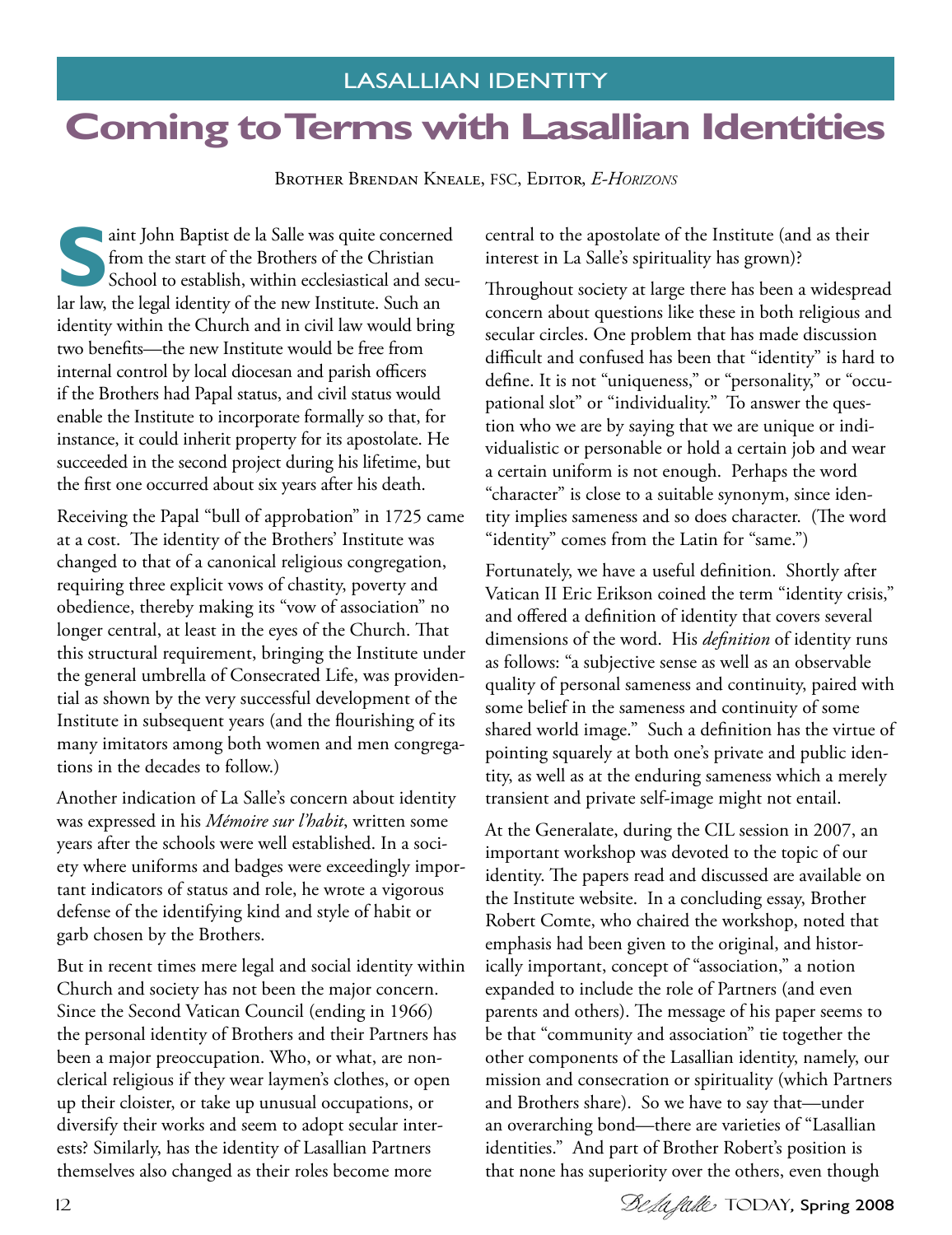*"The spirit of this Institute is first a spirit of faith…Secondly, the spirit of [the Brothers'] Institute consists in an ardent zeal for the instruction of children."*

The Rule of the Brothers of the Christian Schools

some are old or new, some are central or peripheral, some are more active than passive, and so forth. That is to say, while they all may differ in the *degree* to which they embody the charism, they still are the same in *kind*. Question: Does this sharing of the same charism, supply enough of a bond to make "Lasallian identity" genuinely meaningful?

The opening pages of the Brothers' currently official *Rule* cite, from the normative 1718 one, the words of St. La Salle himself about the identifying "Spirit of the Institute." "The spirit of this Institute is first a spirit of faith…Secondly, the spirit of [the Brothers'] Institute consists in an ardent zeal for the instruction of children." Unfortunately, faith is not a characteristic of all our Partners. Moreover, instruction of adults as well as children is an increasing concern of many of us.

In 2007 the Institute held a General Chapter planned to address the overall problem in a preliminary way. It wisely chose to defer decisions or regulations, and it based its analyses on a widely-circulated two-year review including all the Communities of the world. The resulting letter, Circular 455 (the English translation of the results newly available on the Institute website), reported on the deliberations. In it, unfortunately, we do not catch a simple message of identity. For example, we are told to work for the political and social changes needed by the world today! Such an involvement scarcely seems to flow from our historic identity. Among its well-chosen eight main chapters, called "Documents," the first is devoted to "Interior Life," and illustrates some of the problems of Lasallian identity. Where one would expect elaborations on "the spirit of faith and zeal," or on the importance of the Sacraments for interior life, or on ascetical practice, or on spiritual discernment—on what La Salle called "the interior supports of the Institute," these are missing or not emphasized.

For the purposes of identity, later Chapters are perhaps more helpful. The next General Chapter will need to make real advances on this difficult matter of our identity.

## **International Council of Lasallian Research and Resources Holds Its First Meeting**

The International Council of Lasallian Research and Resources held its first meeting at the Generalate in Rome from February 27 to 29. The council addressed itself to interiorizing the new structure of the "Service of Lasallian Research and Resources" (Circ.456), and to foreseeing the activities to be carried out.

Some of the themes dealt with in relation to research were: the Lasallian tradition in its diverse dimensions; to establish links and further relationships with Lasallian researchers and places of research; to promote new research and identify and form future researchers and the publication and circulation of the work of the researchers. As regards resources they reflected on the manner of preserving, restoring and enhancing the historic Lasallian patrimony situated at the Center of the Institute: Archives, Museum and Library and making this patrimony a tool in the service of the understanding of the Lasallian tradition.

Brother Jean-Louis Schneider, Head of the Research Department, presented the work already carried out and the work in progress. Along with Brother Pedro Gil, they invited reflection on the organization of the next SIEL (International Session of Lasallian Studies). Brother Alain Houry, Head of the Resources Department, presented the theme of the Archives and the Library and the project for their future re-organization in the Mother House.—*Brother Lorenzo González Kipper, Secretary General*



The Participants in this CIRRL meeting were Brother Jacques D'Huiteau, the General Councilor who accompanies this service, Brothers Mario Presciuttini, Jean-Louis Schneider, Alain Houry, Lorenzo Gonzalez, Jon Lezamiz, Francis Ricousse, Jesus Rubio, Dominique Rustuel, Marc Somé as well as Mr. Luis Enrique Ruiz Lopez, Ms. Tina Bonacci and Ms. Trish Carroll. Brother Pedro Gil participated as an invited guest.

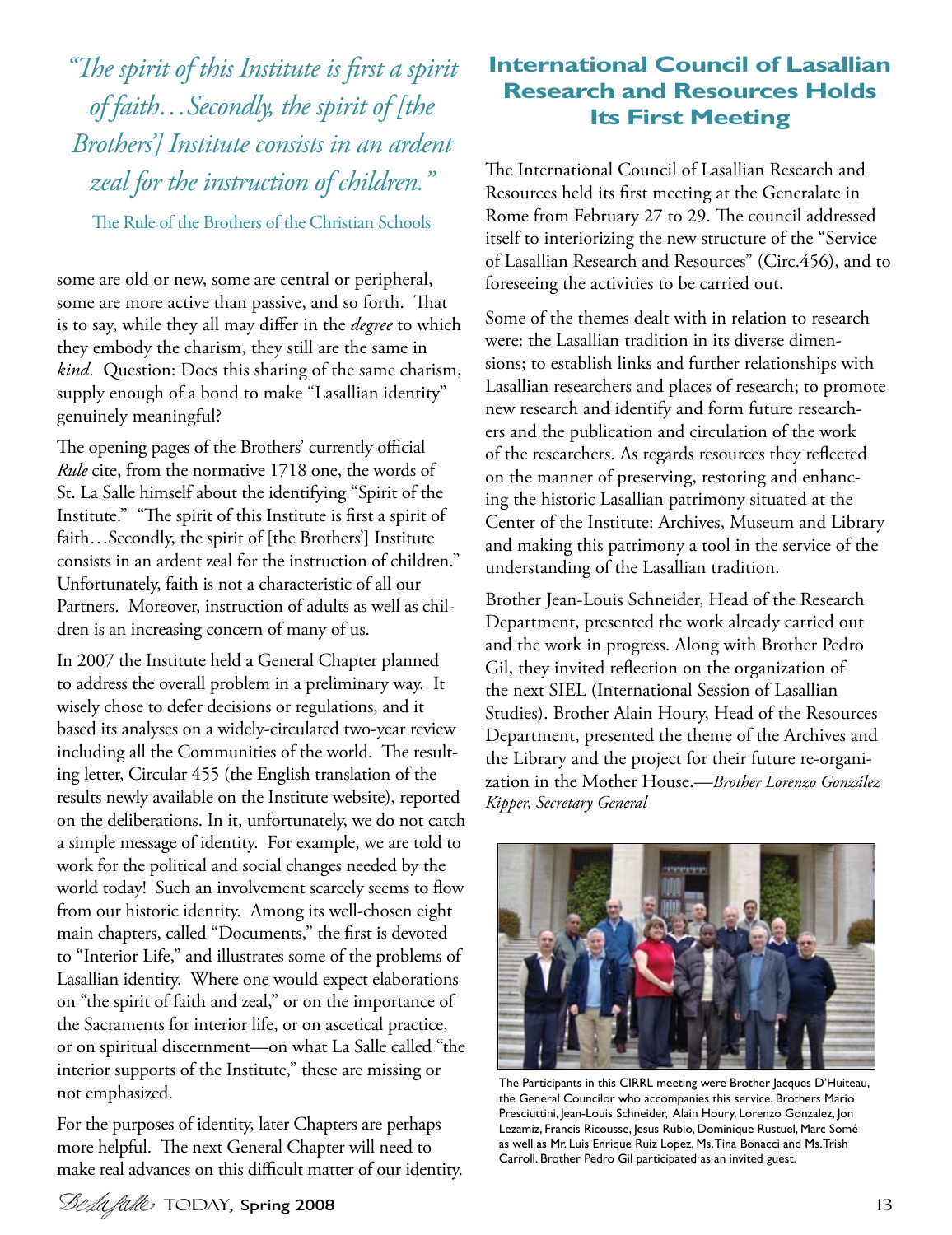## **Educating Together in Catholic Schools A Shared Mission Between Consecrated Persons and the Lay Faithful**

By The Congregation for Catholic Education, Vatican

The unexpected and often contradictory evolution of our age gives rise to educational challenges that pose questions for the school work.<br>They force us to seek appropriate answers not only tion of our age gives rise to educational challenges that pose questions for the school world. They force us to seek appropriate answers not only as regards contents and didactic methods, but also as regards the community experience that is a mark of educational activity. The relevance of these challenges transpires from the context of the social, cultural and religious complexity in which young people are actually growing up, and significantly influences their way of living. They are widespread phenomena such as lack of interest for the fundamental truths of human life, individualism, moral relativism and utilitarianism, that permeate above all rich and developed societies. Add to that rapid structural changes, globalization and the application of new technologies in the field of information that increasingly affect daily life and the process of formation. Moreover, with the process of development, the gap between rich and poor countries grows and the phenomenon of migration increases, so emphasizing the diversity of cultural identities in the same territory with the relative consequences concerning integration. In a society that is at once global and diversified, local and planetary, that hosts various and contrasting ways of interpreting the world and life, young people find themselves faced with different proposals of values, or lack thereof, that are increasingly stimulating but also increasingly less shared. There are also the difficulties that arise from problems of family stability, situations of hardship and poverty, that create a widespread feeling of disorientation at the existential and emotional level in a delicate period of their growth and maturation, exposing them to the danger of being "tossed to and fro and carried about with every wind of doctrine" (Eph 4:14).

In this context, it becomes especially urgent to offer young people a course of scholastic formation which is not reduced to a simple individualistic and instrumental fruition of service with a view to obtaining a qualification. As well as gaining knowledge, students must also have a strong experience of sharing with their educators. For this experience to be happily accomplished, educators must be welcoming and well-prepared interlocutors, able to awaken and direct the best energies of students towards the search for truth and the meaning of existence, a positive construction of themselves and of life in view of an overall formation. In the end, "real education is not possible without the light of truth"1.

This perspective regards all scholastic institutions, but even more directly the Catholic school, which is constantly concerned with the formational requirements of society, because "the problem of instruction has always been closely linked to the Church's mission"2. The Catholic school participates in this mission like a true ecclesial subject, with its educational service that is enlivened by the truth of the Gospel. In fact, faithful to its vocation, it appears "as a place of integral education of the human person through a clear educational project of which Christ is the foundation"3, directed at creating a synthesis between faith, culture and life.

The project of the Catholic school is convincing only if carried out by people who are deeply motivated, because they witness to a living encounter with Christ, in whom alone "the mystery of man truly becomes clear"4. These persons, therefore, acknowledge a personal and communal adherence with the Lord, assumed as the basis and constant reference of the interpersonal relationship and mutual cooperation between educator and student.

The implementation of a real educational community, built on the foundation of shared projected values, represents a serious task that must be carried out by the Catholic school. In this setting, the presence both of students and of teachers from different cultural and religious backgrounds requires an increased commit-

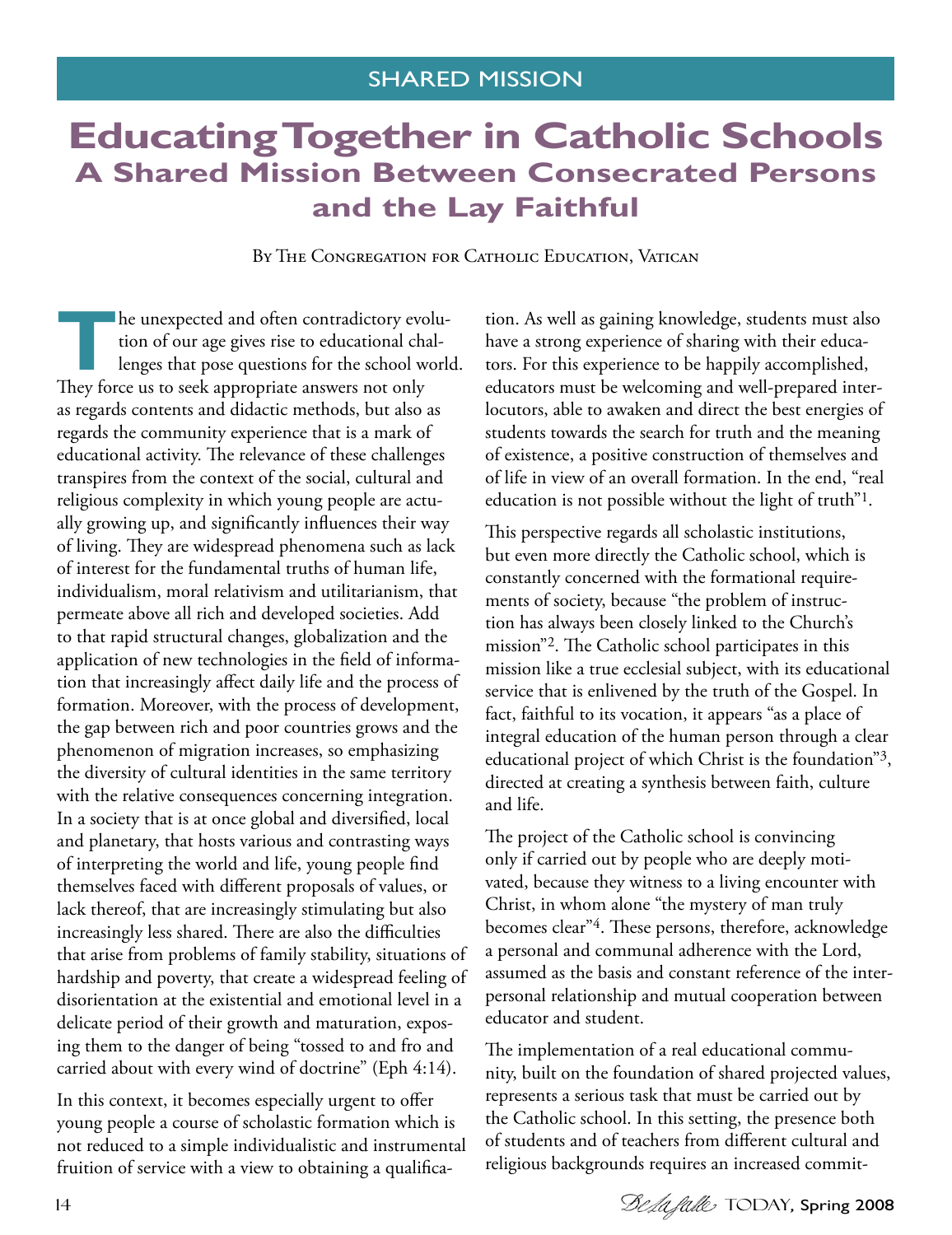ment of discernment and accompaniment. The preparation of a shared project acts as a stimulus that should force the Catholic school to be a place of ecclesial experience. Its binding force and potential for relationships derive from a set of values and a communion of life that is rooted in our common belonging to Christ. Derived from the recognition of evangelical values are educational norms, motivational drives and also the final goals of the school. Certainly the degree of participation can differ in relation to one's personal history, but this requires that educators be willing to offer a permanent commitment to formation and self-formation regarding a choice of cultural and life values to be made present in the educational community.5

Having already dealt in two previous separate documents with the themes of the identity and mission of Catholic lay persons and of consecrated persons in schools respectively, this document of the Congregation for Catholic Education considers the pastoral aspects regarding cooperation between lay and consecrated persons6 within the same educational mission. In it, the choice of the lay faithful to live their educational commitment as "a personal vocation in the Church, and not simply as […] the exercise of a profession"7meets with the choice of consecrated persons, inasmuch as they are called "to live the evangelical councils and bring the humanism of the beatitudes to the field of education and schools"8.

This document constantly refers to previous texts of the Congregation for Catholic Education regarding education and schools<sup>9</sup> and clearly considers the different situations encountered by Catholic institutions in various parts of the world. It wishes to call attention to three fundamental aspects of cooperation between lay faithful and consecrated persons in the Catholic school: communion in the educational mission, the necessary course of formation for communion for a shared educa-

*"The project of the Catholic school is convincing only if carried out by people who are deeply motivated, because they witness to a living encounter with Christ, in whom alone the mystery of man truly becomes clear.*

tional mission and, lastly, openness towards others as the fruit of that communion.

#### **Conclusion**

"In a world where cultural challenge is the first, the most provocative and the most effect-bearing"59, the Catholic school is well aware of the onerous commitments it is called to face, and it preserves its utmost importance even in present circumstances.

When it is animated by lay and consecrated persons that live the same educational mission in sincere unity, the Catholic school shows the face of a community that tends towards an increasingly deeper communion. This communion knows how to be welcoming with regard to people as they mature, making them feel, through the maternal solicitude of the Church, that God carries the life of each son and daughter of His in His heart. It knows how to involve young people in a global formation experience, to direct and accompany, in the light of the Good News, their search for meaning, even in unusual and often tortuous forms, but with an alarming urgency. A communion, finally, that inasmuch as it is based on Christ, acknowledges Him and announces Him to each and everyone as the only true Master (cf. Matt 23:8).

In presenting this document to those who live the educational mission in the Church, we entrust all Catholic schools to the Virgin Mary, Mother and educator of Christ and of persons, so that, like the servants at the wedding of Cana, they may humbly follow her loving invitation: "Do whatever He tells you" (Jn 2:5) and may they, thus, be together with the whole Church, "the home and the school of communion"60 for the men and women of our time.

*The Holy Father, during the Audience granted to the undersigned Prefect, approved this document and authorized its publication.*

*Rome, 8th September 2007, Feast of the Nativity of the Blessed Virgin Mary.*

*Zenon Card. Grocholewski Prefect*

Footnotes and the entire text of this Vatican document are available on http://www.vatican.va/roman\_curia/congregations/ccatheduc/documents/rc\_con\_ccatheduc\_doc\_20070908\_educareinsieme\_en.html.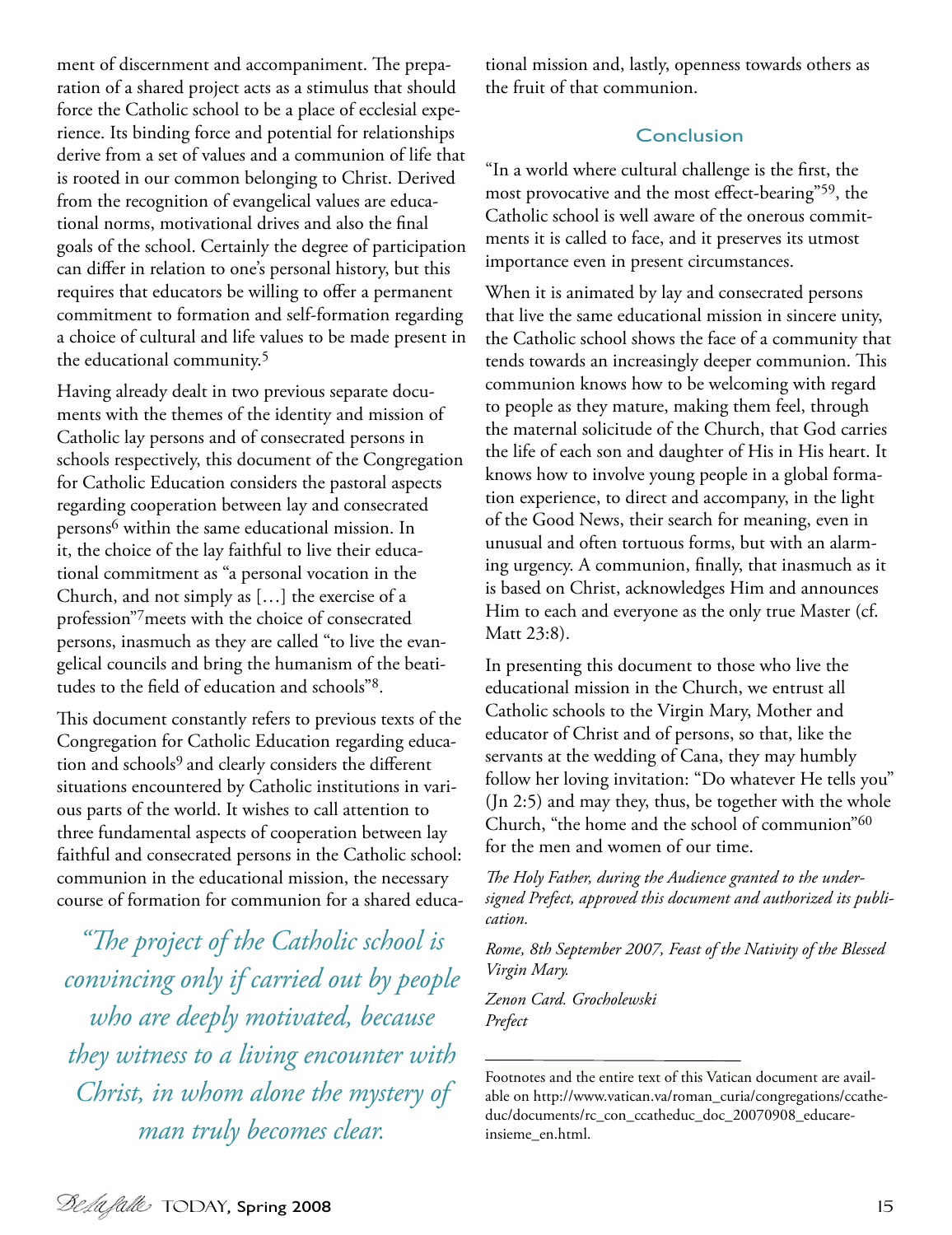#### **DIVERSITY**

## **Lasallian Education for Religious Diversity**

BROTHER JEFFREY GROS, FSC, MEMPHIS THEOLOGICAL SEMINARY

s "apostles of the catechism," the heirs of John<br>Baptist de la Salle are called to be pioneers in<br>the Catholic Church's educational commit-<br>ment to dialogue among the world religions, build-Baptist de la Salle are called to be pioneers in the Catholic Church's educational commitment to dialogue among the world religions, building peace and harmony; and among fellow Christians, rooted in a common baptism and faith in Christ, building the unity of the Church.

Lasallian schools are a unique witness to Catholic commitments to dialogue. For example, in places like Malaysia and Bethlehem, work in Muslim contexts creates a whole new understanding of Christianity for the majority Islamic students, and an ability to defend their faith for Christians as they live in a minority context. In Singapore and Thailand, Christian minorities in Lasallian schools come to appreciate Buddhist traditions and how to live and collaborate with them.

We make a clear distinction between our interreligious outreach and our ecumenical dialogue among fellow Christians, with whom we share real, if yet imperfect communion, and with whom we are committed to building full communion.

Lasallians were among the pioneers in Kenya to create a common Christian catechetical curriculum for the public schools. In Greece and Romania, for example, Lasallian schools work in a Christian Orthodox context, which is not always welcoming of a Catholic presence. In many areas of the United States, in urban communities or in the South, Catholics are a minority among the Christian students in Lasallian schools. These contexts provide opportunities not only for dialogue, but also for teaching the results of forty years of work toward unity, which the late Pope John Paul said must become a "common heritage" in Catholic catechesis. Many Protestants find themselves introduced, for the first time, to the Catholic heritage and the ecumenical imperative of the Gospel in these pluralistic Lasallian contexts. Indeed, many of these Lasallian ministries stand in their communities as "temples of tolerance."

Possibly the greatest challenges to Lasallian witness to educating for pluralism and dialogue, and therefore the most important catechetical testimony, are those places where Catholicism was not open to diversity, before the second Vatican Council, like Spain and some areas in Latin American. It is exciting to see how some sectors of the Lasallian world are providing opportunities for ecumenical and interreligious dialogue, where there are few other fellow Christians or members of other religions.

Of course, in the globalized world for which Lasallians are training new generations of youth and adults, diversity is a fact. The Catholic Church is committed to the promotion of the rights of all persons, especially the religious liberty of all. Therefore, a catechetical priority at all levels of Lasallian education is understanding the Catholic Church's commitment to dialogue, equipping new generations to internalize their faith and articulate it openly, and to building bonds of understanding and friendship among all believers, and unity among Christians. Agreements with Lutherans and Anglicans on the Eucharist, with Pentecostals and Baptists on mission and common witness, with Orthodox resolving ancient disagreements, for example, all provide important resources for Lasallian catechetical developments.

John Baptist de La Salle has left a rich heritage of educational and catechetical innovation. As patron of all teachers, he has a model to offer not only to Protestant and Orthodox fellow Christians, but also to teachers of other religious traditions. In fact, in some interreligious contexts like Penang in Malaysia, since celebrating Christmas, Ramadan, or Buddha's birthday might be divisive, it is the legacy of De La Salle that is celebrated during common religious emphasis week. Teaching dialogue, tolerance, the goal of Christian unity, and the emerging legacy of 40 years of agreement, is both a gift of the Lasallian educator and a challenge in our violent and polarized world.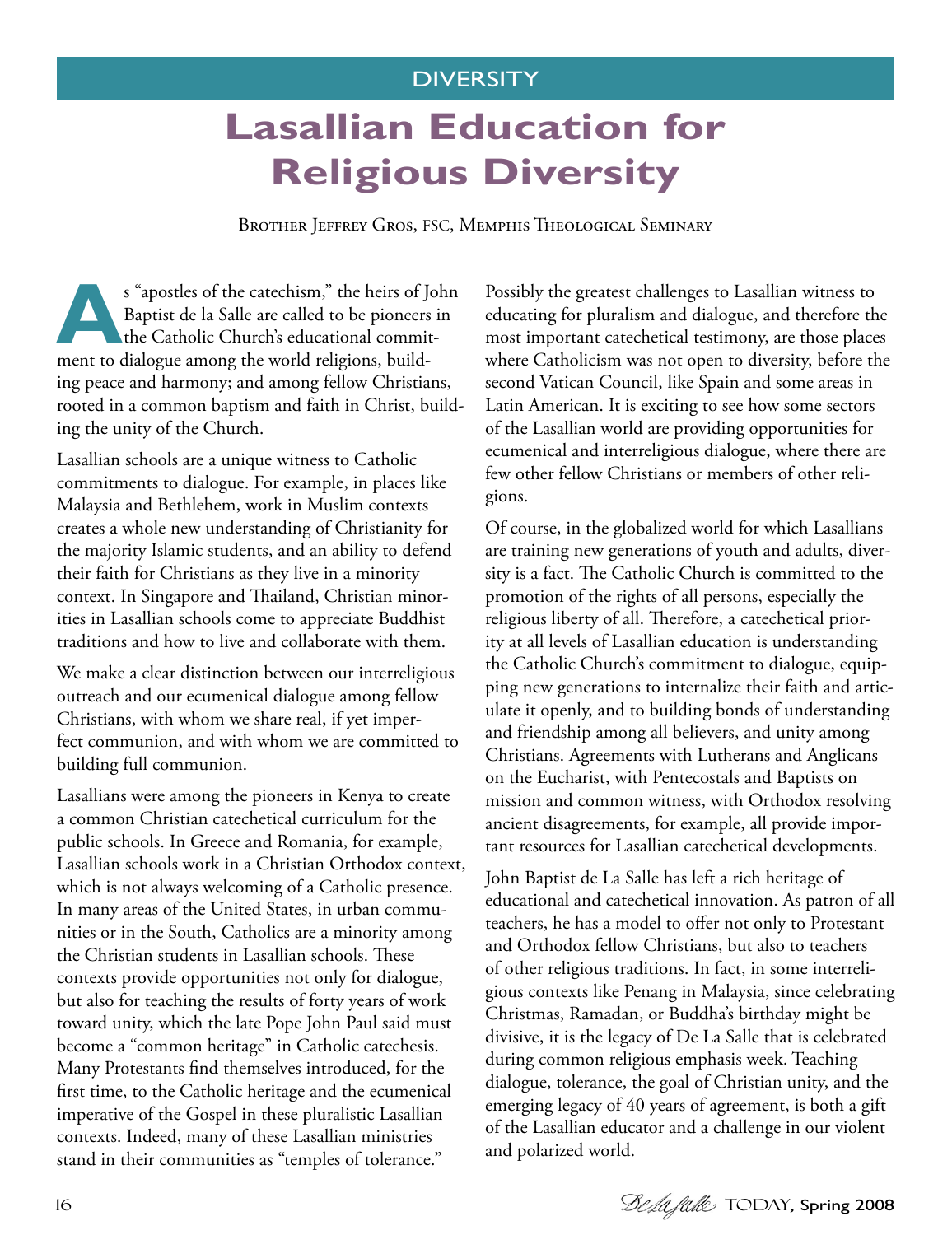## in focus

## **2007 Distinguished Lasallian Educators**

Compiled and edited by Celine A. Quinio



2007 Distinguished Lasallian Educators: (L-R) William C. Wolff, Sid Macleod, Brother Thomas Casey, William J. Herbert, Gordon M. Hannon, Gregory T. Kopra.

#### SID MACLEOD, AFSC

*Department of Communication, La Salle University, Philadelphia, Pennsylvania*

Sid has been with La Salle College and University for 48 years. Thirty-seven years ago, he won a grant "for experimenting with the filming of slides on Super 8mm film." Now he teaches students for whom slides are part of a PowerPoint presentation, whose memories are recorded on discs, not film of any size. Any recognition of Sid's achievements, whether the grant, the 1986 President's Award, the 1994 Lindback Award, the affiliation to the Brothers in 2000, or the most recent, the Communication Department's own Shining Star Award in 2007 is ultimately a celebration of teaching. Sid is the consummate Lasallian teacher, embodying all 12 of the historic virtues with grace and aplomb.

WILLIAM I. HERBERT, AFSC *Teacher, Coach and Administrator De La Salle High School, New Orleans, Louisiana*

Bill has been a teacher, coach, administrator, and innovator at De La Salle High School in New Orleans for

the past 40 years. He has served as Math Department Chairman, Assistant Principal for Academics, Chess Team Moderator, and currently Supervisor of Instruction.

He has earned several state chess titles, taught students to build bridges out of toothpicks, taught math and science, created and received state approval for two electives (Science of Chess I and II).

His attention to students and teachers, his classroom management skills, his keen sense of humor, and his genuine concern for those around him is creating a generation of teachers and learners who are deeply engaged in fulfilling the Lasallian tradition of "teaching minds and touching hearts." Bill is that "rock" that De La Salle is built on!

WILLIAM C. WOLFF *Executive Director La Salle School, Albany, New York*

continued on page 18 Twenty-two years ago Bill arrived at La Salle School to teach science. From the beginning of his mission, he

 $\mathcal{D}\ell\mathcal{A}$ *lafalle*, TODAY, Spring 2008 17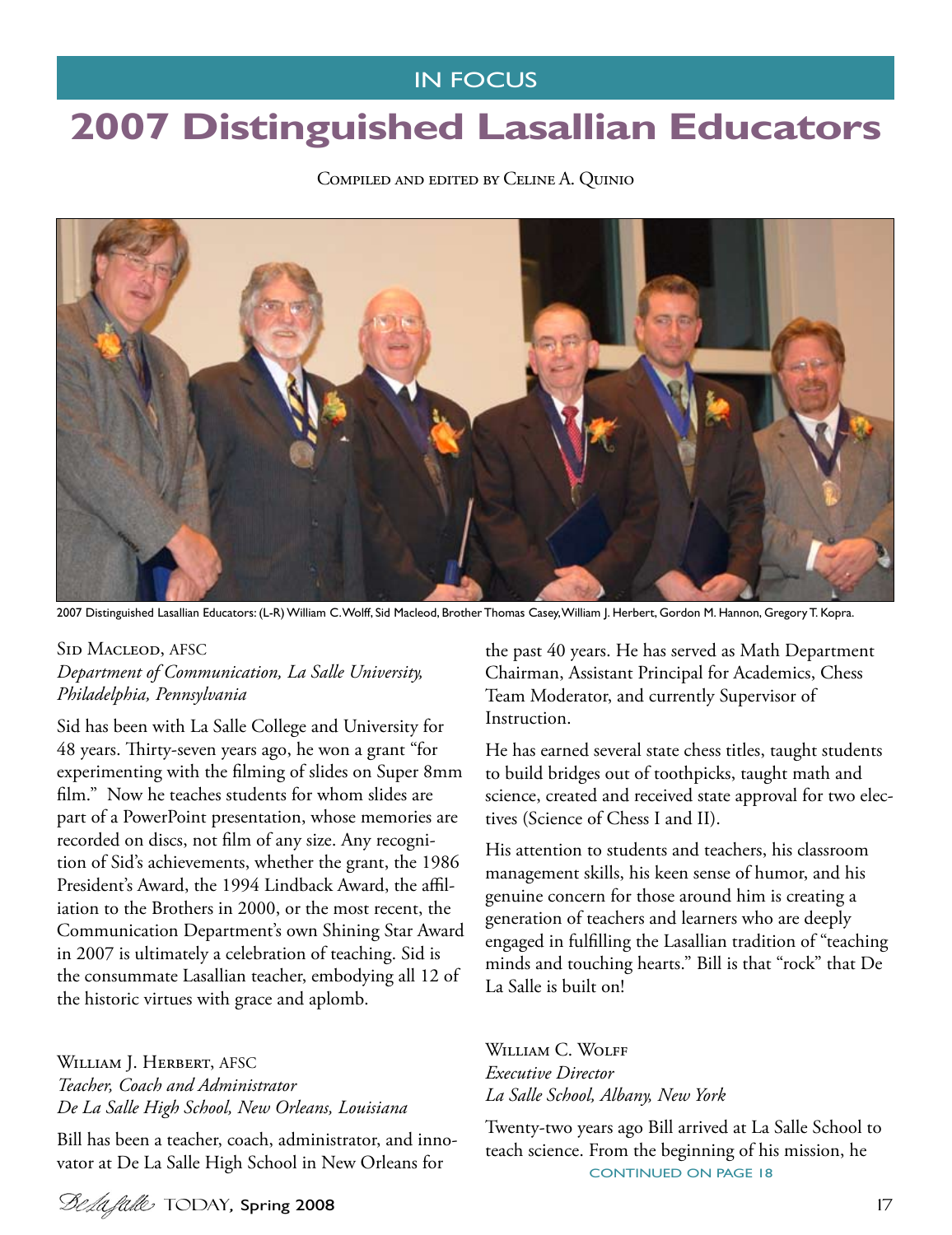## **2007 Distinguished Lasallian...**

continued from page 17

found that his vision was similar to that of our Founder. While his science students might not have been the most gifted or studious, there was no doubt that they needed very talented, gifted teachers who knew every trick in the book to engage students in the learning process. Bill has invested his talents, knowledge, personal resources, and heart so that students at La Salle School are surrounded by individuals who make teaching and caring for them a priority.

Bill is a compassionate leader who works tirelessly on behalf of the troubled and multi-challenged children and families who are served by the La Salle community. He develops in his students the knowledge and skills necessary to excel in a competitive environment.

#### Gregory T. Kopra *Assistant Director, Office of Education District of San Francisco*

Greg has distinguished himself as a Lasallian educator of students and of Lasallian educators. Since joining the District of San Francisco's Office of Education in 1999, he has helped to form hundreds of partners in "Lasallian Literacy," bringing alive the history, principles, meaning, and conduct of Lasallian education.

As a presenter and a writer, as a facilitator of encounters, retreats, and discussions, as a producer of resources, he has provided an incredible service to the educational enhancement of the Lasallian mission. He also brings a great personal love and commitment to his work and is constantly striving to improve. With his enormous energy and genuine humility, he has been an inspiration for both Brothers and partners. His evident faith and zeal exemplify what the Lasallian educational mission is all about.

#### GORDON M. HANNON

#### *Co-founder, Teacher, Principal and Administrator San Miguel Schools, Chicago, Illinois*

Gordon is the co-founder, teacher, principal and administrator of the San Miguel Schools in Chicago, Illinois. His journey as a Lasallian educator—from a volunteer and novice teacher, to a school founder, master teacher and

principal, and as a hands-on leader in the reformation of Catholic education—is a piece of literature.

The defining characteristic, shared by De La Salle, Gordon and others to whom we should aspire, is the dogged lifelong pursuit of the goal despite this sentiment and despite the unexpected turns encountered on the road. He teaches those of us who have had the privilege of working with him, and to a greater extent to those who have been his students, to embrace the journey towards literacy. He sets goals, acquires resources, establishes benchmarks and holds people accountable. But more poignantly, he helps each one of us to deny that nagging little voice that says, "turn around, this isn't what I expected, go back to that point where things made sense." He does this by allowing us to watch him struggle with this same voice, but then doggedly continuing down the road.

Brother Thomas Casey, FSC *Executive Director The De La Salle School, Freeport, New York*

In 1972 Brother Thomas began his Lasallian mission as a teacher at St. Raphael Academy in Pawtucket, Rhode Island. Since that time, he has dedicated himself to the education of children following the charism of the Founder.

In 2002, a vision to extend direct service to the poor on Long Island was spearheaded by Brother Thomas. Through his vision, imagination, creativity, and administrative and leadership skills, The De La Salle School in Freeport was established.

## LaSalle Center for Retreats and Education

- A place where Lasallians can deepen their association together
- Open to all members of the Lasallian family who are looking for spiritual growth and experience in Lasallian formation
- Available for individual prayer and discernment

For more information, contact Brother John McMahon at jemfsc@yahoo.com or call 401.932.1048.

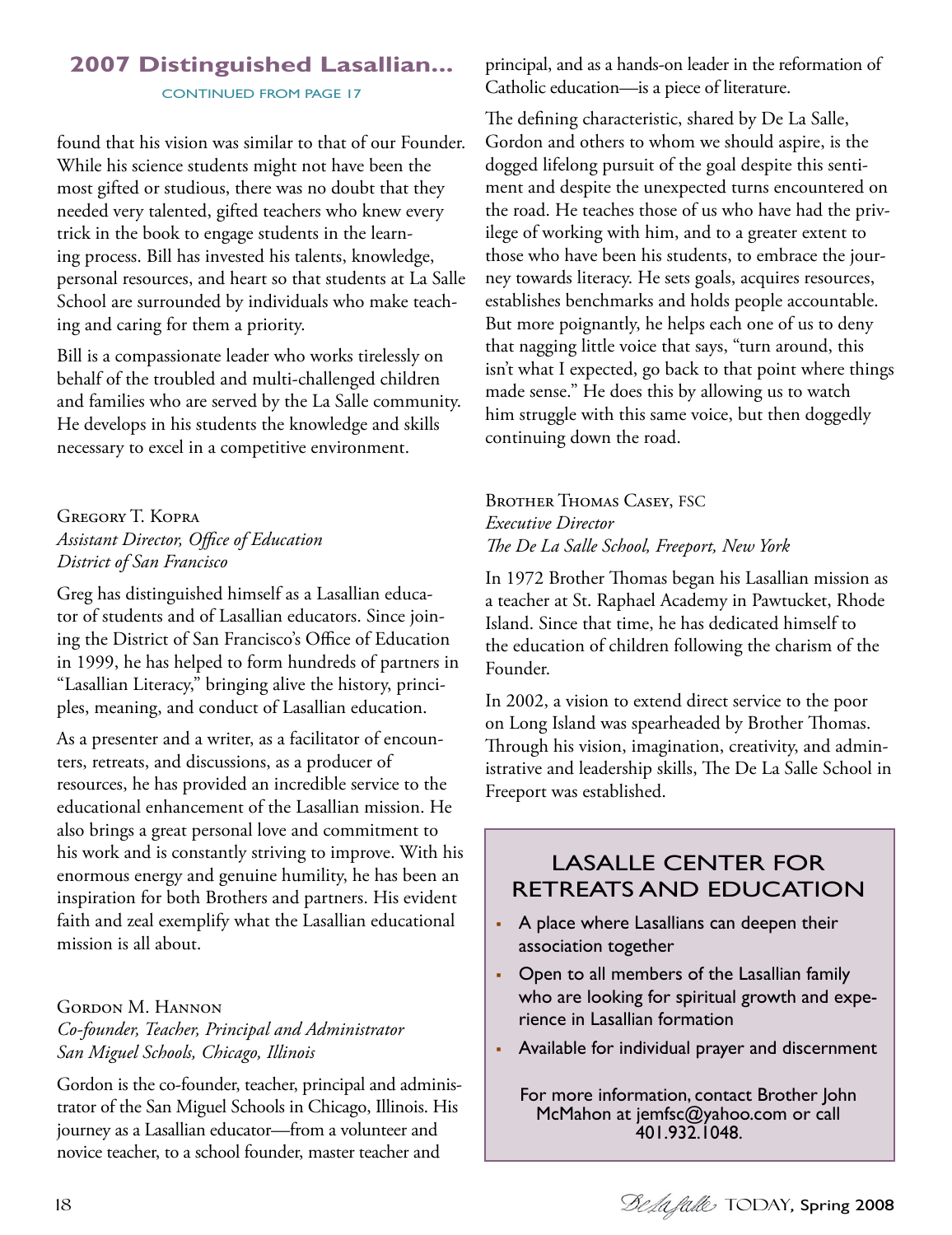### congratulations to all our Brother Jubilarians in 2008

 *"Our senior Brothers are a particular gift to the Institute and a needed witness in today's world to the possibility of fidelity of commitment and stability in Lasallian ministry."*

Brother Alvaro Rodríguez Echeverría, Superior General of the Brothers of the Christian Schools

#### Baltimore District

65 years Brother Robert Eckenrode Brother Damian Peter Hughes

60 years Brother Raymond Bronowicz Brother Matthew Buckley Brother Martin Fahey Brother Edward Gallagher Brother Edward McGuire Brother Charles Scanlon

50 years Brother Kenneth Cook Brother Raymond Murphy Brother James Rieck

25 years Brother Joseph Dougherty Brother Timothy Froehlich

#### Long Island-New England **DISTRICT**

50 years Brother Michael Mc Kenery Brother Stephen Rusyn

40 years Brother William Farias Brother William Fecteau Brother Lawrence Goyette Brother Dennis Lee

#### Midwest District

75 Years Brother Kevin Mackey

60 Years Brother Frederick Oberrieder

50 Years Brother Kevin Brutcher Brother Fred Dillenburg Brother Leo Jones Brother Neil Kieffe Brother Patrick O'Brien Brother Denis Sutter Brother Matthew Szatkowski Brother James Zullo

#### New Orleans-Santa Fe District

75 years Brother C. Daniel Duplantis Brother Richard Segura

50 years Brother Steve Armenta Brother Ronald Bartusiak Brother James Brown Brother Jeffrey Calligan

50 years Brother Delbert Harris

25 years Brother Bosco Truong

#### New York District

80 years Brother Joseph McQuaid

75 years Brother Patrick Martin

70 years

Brother Matthew Moloney Brother Martin O'Connell

#### 65 years

Brother Christian Jones Brother William Sullivan Brother George Berrian Brother Joseph Loewenstein

#### 60 years

Brother George Edwards Brother Francis McCrea Brother Gabriel Fiumano Brother William Spellman Brother Andrew Lamb Brother Fred Altenburg Brother Peter Lagonowicz Brother Robert Carnaghi Brother Nicholas Zimrose

50 years Brother Michael Farrell Brother Peter Furlong Brother Kevin Malinowski Brother Vincent O'Donnell Brother Ed Phelan Brother Michael Sevastakis Brother John Wilson

25 years Brother Christopher Belleman

#### San Francisco district

75 years Brother Virgil Evers

60 years Brother William Beatie Brother Camillus Chavez

50 years Brother John Achin Brother Patrick Moore Brother Brendan Madden Brother Raphael Patton Brother Warren Stewart

25 years Brother John Montgomery



Brother Gabriel Fagan (center) of the New York District celebrated his Golden Jubilee on October 27, 2007. With him in the photo is a former student, Major Douglas LeVien (right), who is with the NATO staff in Belgium, and Brother Charles Gresh (right), director of St. Mutien Community in Philadelphia. Brother Gabriel (New York District) is an associate professor of English at La Salle University.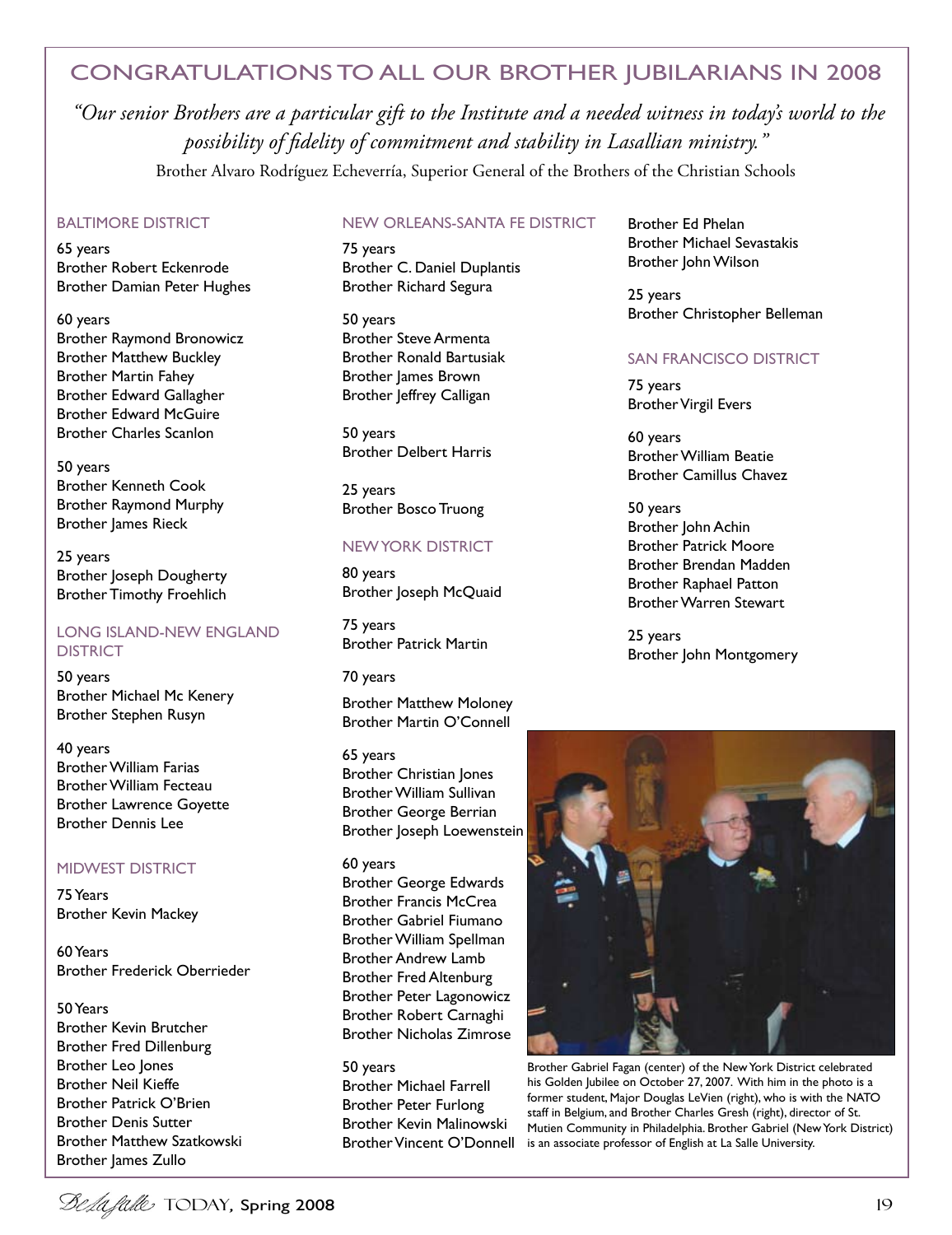## *"Those who teach others unto justice shall shine like stars for all eternity."*

**Brother James Brennan** (LI-NE) passed away on January 23, 2008, at the age of 79.

**Brother A. Jerome Corrigan** (LI-NE) passed away on November 27, 2007, at the age of 75.

**Brother John Johnston** (Midwest) passed away on October 11, 2007, at the age of 73.

**Brother Christopher Kavanaugh**  (Midwest) passed away on October 27, 2007, at the age of 66.

**Brother Owen Meegan** (Midwest) passed away on December 29, 2007, at the age of 65.

*—Book of Daniel, 12:3*

**Brother Bernard McKenna** (New York) passed away on November 23, 2007.

**Brother Raymond Bensette** (New York) passed away on January 23, 2008 at La Salle Manor, Scarborough, Ontario.

**Brother Antonio Hael Gonzaga** (San Francisco) passed away on November 26, 2007, at the age of 84.

**Brother Richard Columban Derby**  (San Francisco) passed away on January 6, 2008, at the age of 93.

**Brother Timothy James Ford** (San Francisco) passed away on January 27, 2008, at the age of 81.

**Brother Leo Burkhard** (NO-SF) passed away on November 1, 2007, at the age of 85.

**Brother Leo Baltz** (NO-SF) passed away on December 1, 2007, at the age of 88.

**Brother Luke Roney** (NO-SF) passed away on December 15, 2007, at the age of 90.

**Brother J. Bernard Zacheis** (Midwest) passed away on February 29, at the age of 83.



## calendar of events

#### **MARCH 2008**

- 25-28 NCEA Convention & Exposition Indianapolis, IN
- 28-29 Regional Education Board Meeting Midwest District

#### April 2008

25 Regional Finance Board Meeting Washington, D.C.

#### **MAY 2008**

28-29 RCCB Meeting Washington, D.C.

#### **JUNE 2008**

- 22-29 Buttimer Institute of Lasallian Studies IV, Moraga, CA
- 22-
- July 5 Buttimer Institute of Lasallian Studies I, Moraga, CA

22-

July 5 Buttimer Institute of Lasallian Studies II Moraga, CA

22-

July 5 Buttimer Institute of Lasallian Studies III, Moraga, CA

#### July 2008

- 06-11 Lasallian Leadership Institute Midwest, Lewis University, Romeoville, IL
- 13-18 Lasallian Leadership Institute East Coast, Mt. Pocono, PA
- 20-25 Lasallian Leadership Institute - West Coast, Moraga, CA

#### September 2008

29 Regional Finance Board Meeting Washington, D.C.

#### OCTOBER 2008

- 03-04 Regional Education Board Meeting, Location to be determined
- 09-11 Lasallian Leadership Institute - Midwest, Marriott Hotel, Burr Ridge, IL
- 16-18 Lasallian Leadership Institute - West Coast, St. Joseph's Camp, Duncans Mills, CA
- 16-18 RCCB Meeting Providence, RI
- 23-25 Lasallian Leadership Institute - East Coast, Fernwood Hotel & Resort, Bushkill, PA

#### November 2008

20-22 Huether Lasallian Conference St. Louis, MO

## Looking Ahead

Visit of the Superior General and General Council

November 15-22, 2009